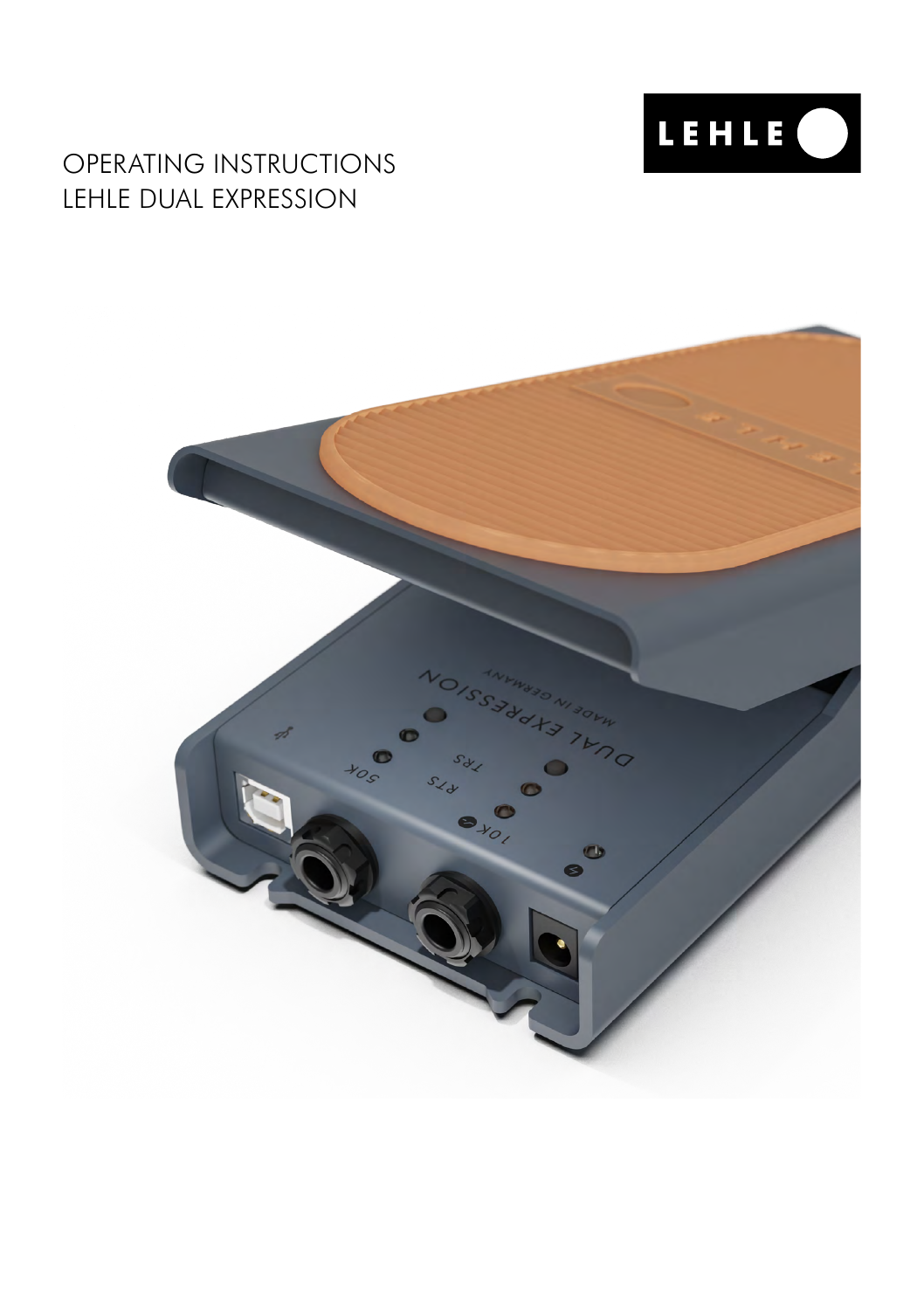

#### Dear Musician!

Thank you for purchasing your LEHLE DUAL EXPRESSION!

I have been building units that switch, split and route signals with no technical compromises and with maximum musical fidelity since 1999. Your new LEHLE DUAL EXPRESSION comprises only the very best components.

Every assembly of your LEHLE DUAL EXPRESSION has been made and tested in Germany.

Your LEHLE DUAL EXPRESSION is of extremely robust design and construction, to make sure that you get absolutely years and years of enjoyment from it. If you should nonetheless have a problem, or simply a question, just mail me or a member of the Lehle team at:

support@lehle.com

I wish you the very greatest pleasure and success using your LEHLE DUAL **EXPRESSIONI** 

Bestirad Glitil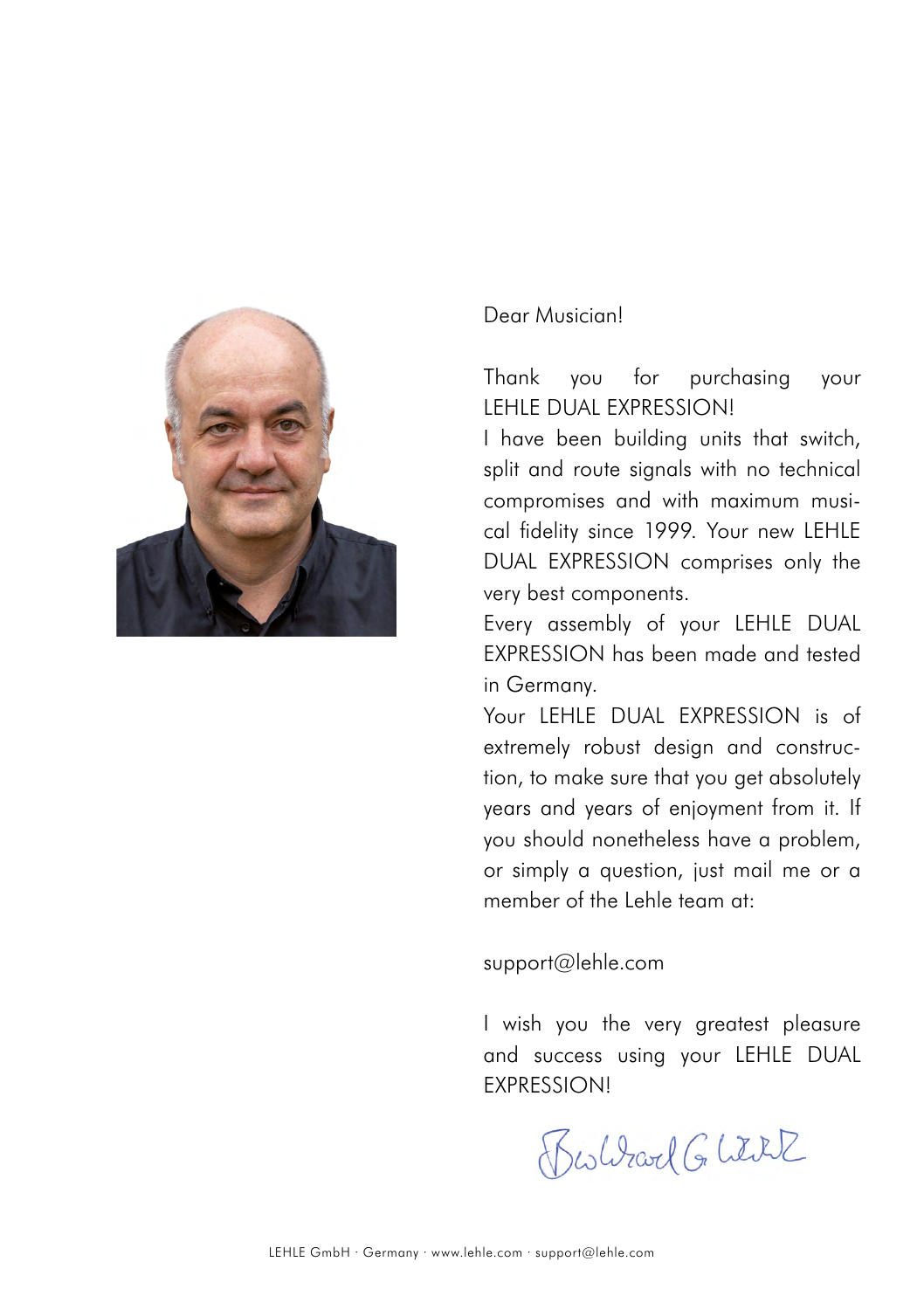## CONTENT

- Introduction 4
- Technical data 5
- How does an expression pedal work? 6
- General description 7
- Calibration of the pedal range and switch output 14
- Restoring the factory setting 16

Typical uses of the LEHLE DUAL EXPRESSION

- as a classic expression pedal 17
- with a KEMPER™ PROFILER™ Head/ PROFILER™ Stage 18
- with a multi effects pedal 19
- with an effects pedal and an amplifier 20
- with a synthesizer 22
- as an attenuator for control voltage (CV) 23
- as MIDI-USB expression pedal 24
- User Flow Maps 25
- Functional diagram of the LEHLE DUAL EXPRESSION 27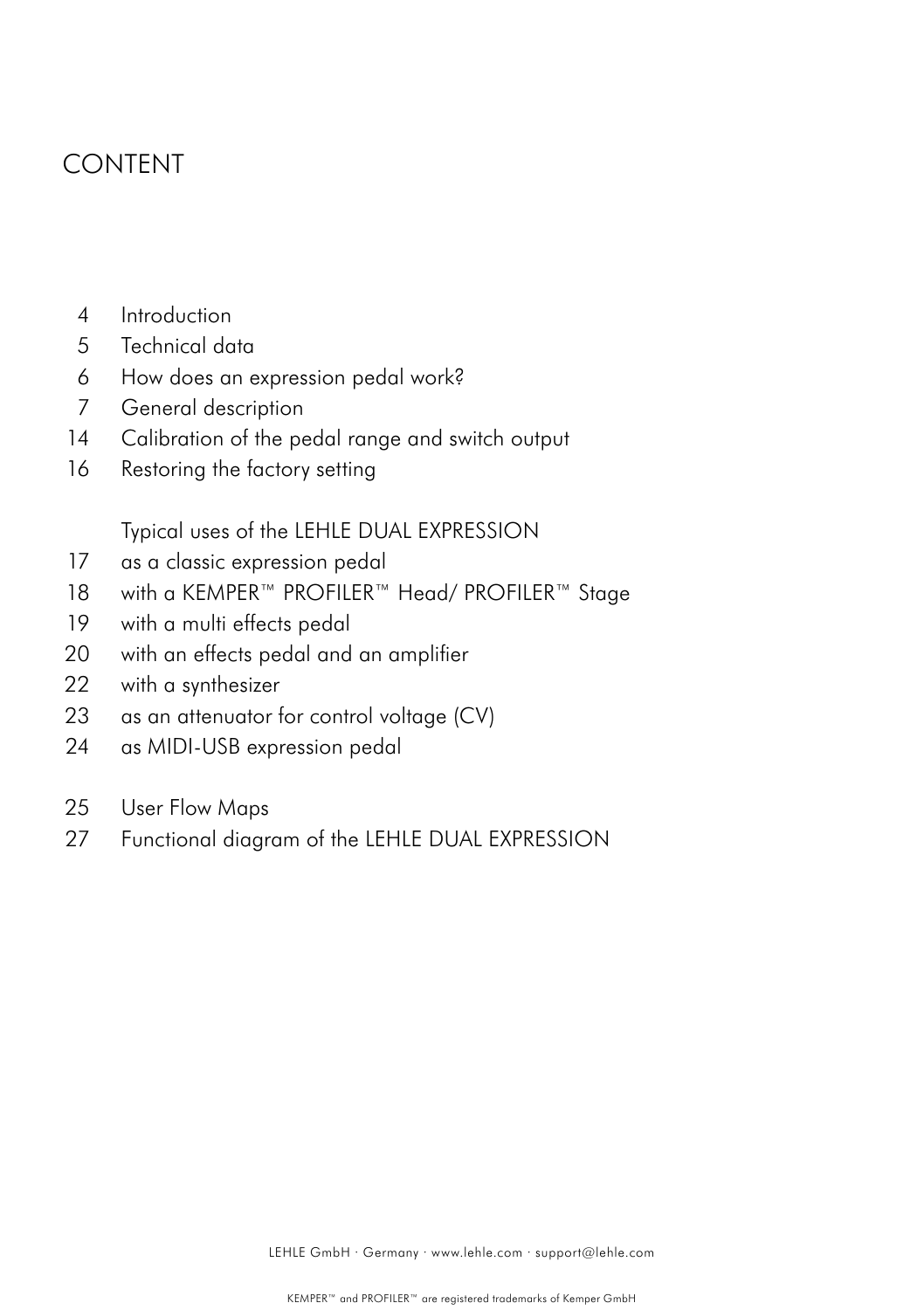## INTRODUCTION

#### Express yourself, twice!

The LEHLE DUAL EXPRESSION is an active, wear-free expression pedal equipped with a precise magnetic sensor.

Known from the LEHLE VOLUME pedals, this sensor uses the Hall effect, named after Edwin Hall, to measure the strength of magnetic fields.

In the LEHLE DUAL EXPRESSION the Hall sensor is accurately calibrated to the built-in magnet and the control range of the pedal – where the pedal moves only the magnet, whose distance is measured by the Hall sensor.

Two digital potentiometers, working with analogue voltages, are used for the precise and reliable generation of the expression data.

This technology allows distinctly more accurate operation than is offered by conventional expression pedals with mechanical potentiometers. There is no mechanical wear, avoiding the need for maintenance or complicated adjustments.

Both outputs can control nearly all common devices with expression inputs from 5kΩ to 100kΩ, regardless if TS, TRS or RTS – the polarity can be switched and stored using the soft-push buttons.

Alternatively, the 10K output can be set to work as a latching or momentary switch, if the pedal is pushed in fully toe position. Then, e.g. the channel of an amp can be changed or, connected to a switch-input of a digital device, any desired function can be controlled.

In use, the LEHLE DUAL EXPRESSION is extremely smooth and steady under foot, as it is equipped with low-friction bearings of a high-performance polymer. By means of an adjusting screw the mobility of the pedal can be modified with great precision.

Compared to the LEHLE MONO VOLUME we were able to reduce the weight by 50% and the size by 35% – with the same rugged stability. It's even 2 cm flatter, however the pedal range stays the same - just as comfortable and responsive as the larger models.

Light, small, and twice the precise expression: LEHLE DUAL EXPRESSION.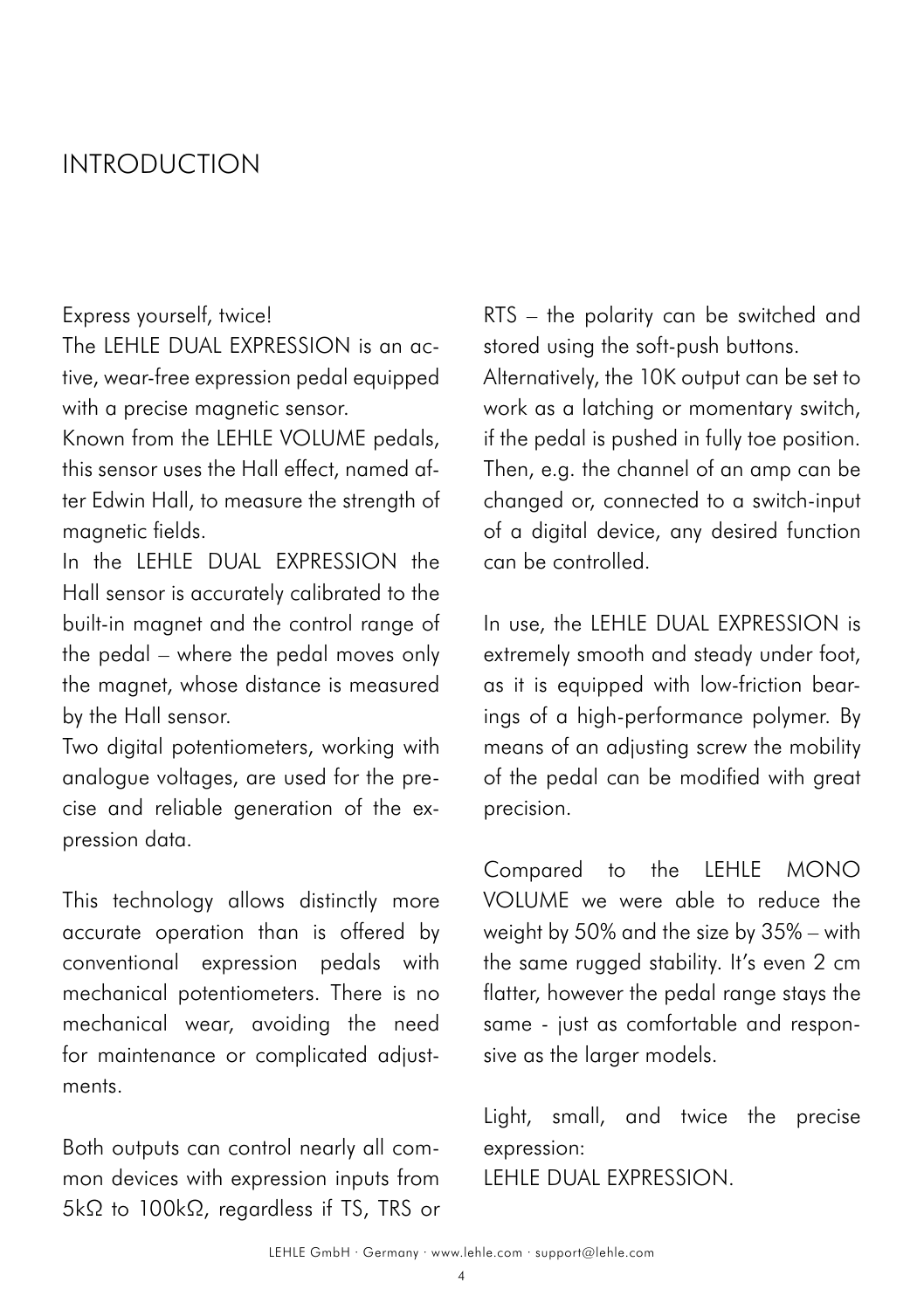# TECHNICAL DATA

| Weight              | 766 g           |
|---------------------|-----------------|
| Length              | 200 mm          |
| Width               | 90 mm           |
| Overall height      | $47 \text{ mm}$ |
| Supply voltage      | 9-15 V DC       |
| Current consumption | max. 100 mA     |
| Max Level           | 10V             |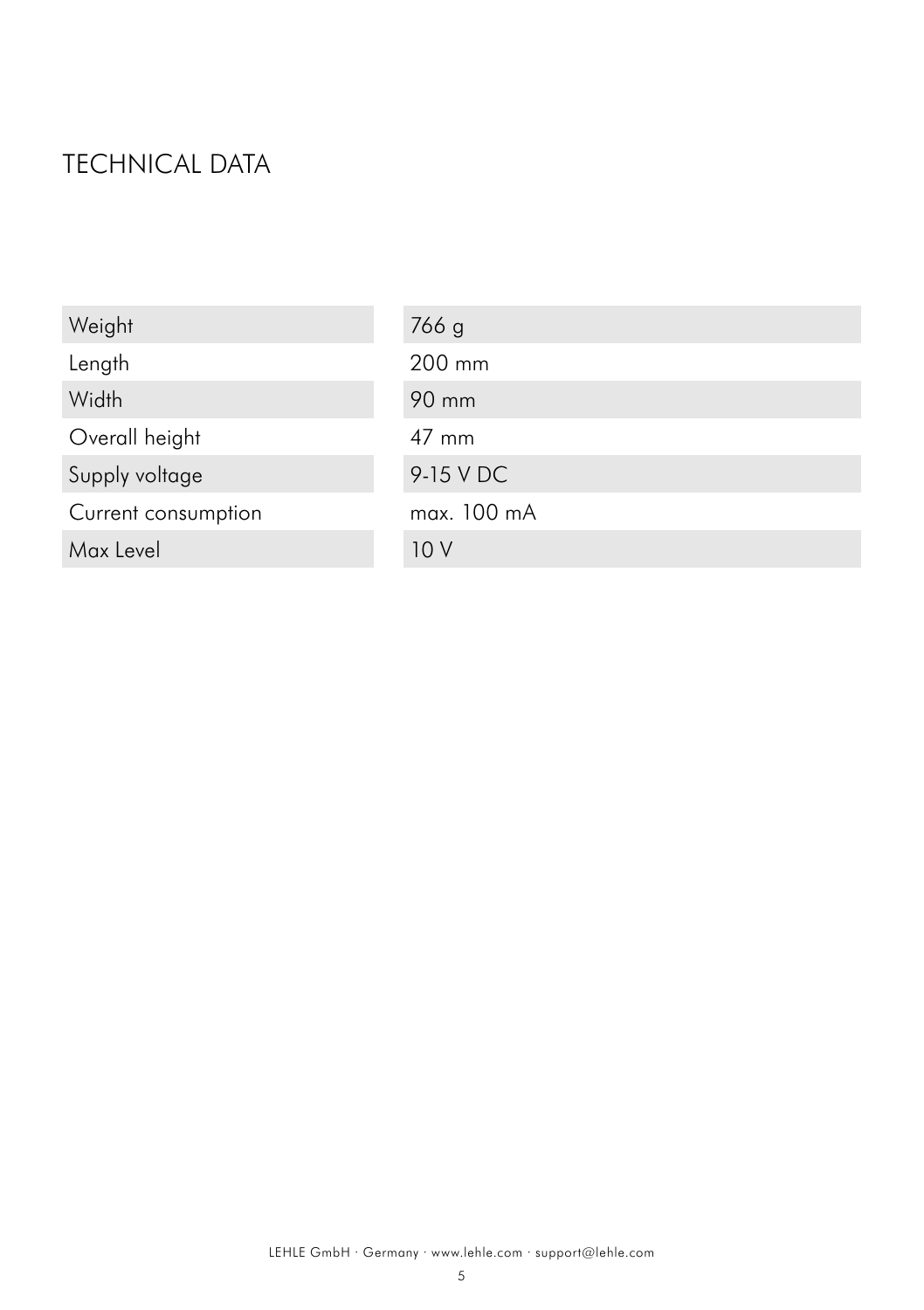## HOW DOES AN EXPRESSION PEDAL WORK?

An expression pedal usually controls a specific value of an effects device.

For example you want to use your foot to control the mix amount of your delay pedal.

In most cases your effects pedal offers a control / potentiometer that cares about the mix amount of your delay pedal. This potentiometer will now be replaced by an external expression pedal, that also usually works with a potentiometer.

The procedures, how this is being done, are as complicated as they are varied.

Typically, your effects pedals send a voltage of 3.3 V or 5 V to the potentiometer of the expression pedal. The potentiometer as a variable resistor routes a part of the voltage back. The sent back voltage – also called control voltage – is being changed by the position of the potentiometer. The effects pedal measures the control voltage and thus can modify a parameter. In the above-mentioned example the mix amount would be changed.

The individual cables and polarities in summary:

RTS: the control voltage is being applied to the ring of the TRS jack.

TRS: the control voltage is being applied to the tip of the TRS jack.

TS: here the effects pedal measure the voltage between sleeve and tip of the TS jack.

Instead of stereo jacks or mono jacks we are talking rightly about TRS and TS jacks.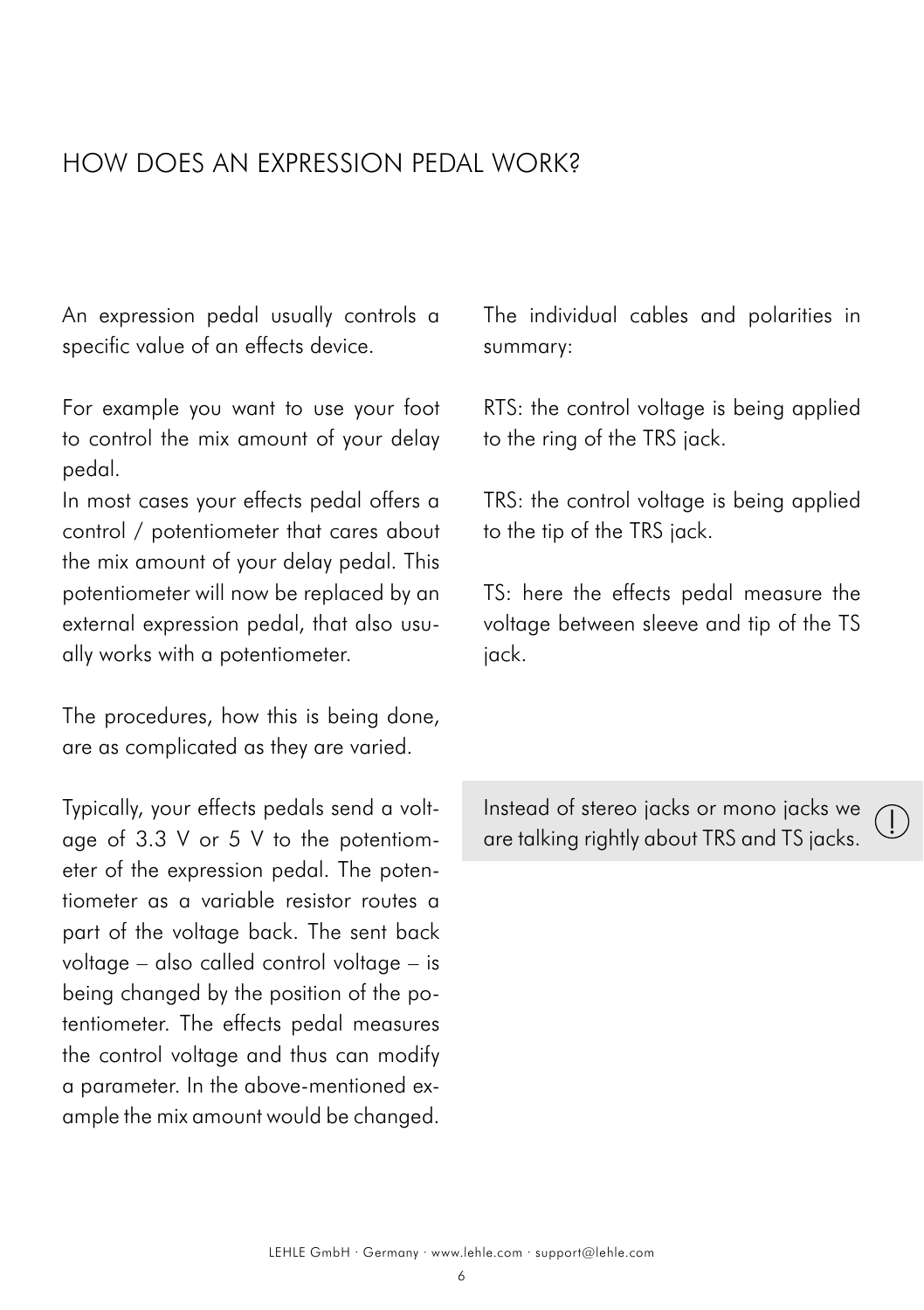# GENERAL DESCRIPTION



### 1. USB SOCKET

ψ

By means of this socket you can update the firmware and use the LEHLE DUAL EXPRESSION as a MIDI-USB expression pedal and supply it with power, too.

In order to update your LEHLE DUAL EXPRESSION, you need to connect it with a USB cable to your PC or Mac.

You will find a step-by-step instruction in the separate manual "UPDATE OF THE PEDAL" on our website www.leble.com. If you want to use your LEHLE DUAL EXPRESSION as MIDI-USB pedal, e.g. to send MIDI parameters to your DAW, your amp simulation software or software synthesizer, please follow the instructions in chapter ["LEHLE DUAL EXPRESSION AS](#page-23-0) [MIDI-USB EXPRESSION PEDAL](#page-23-0)" on page 24.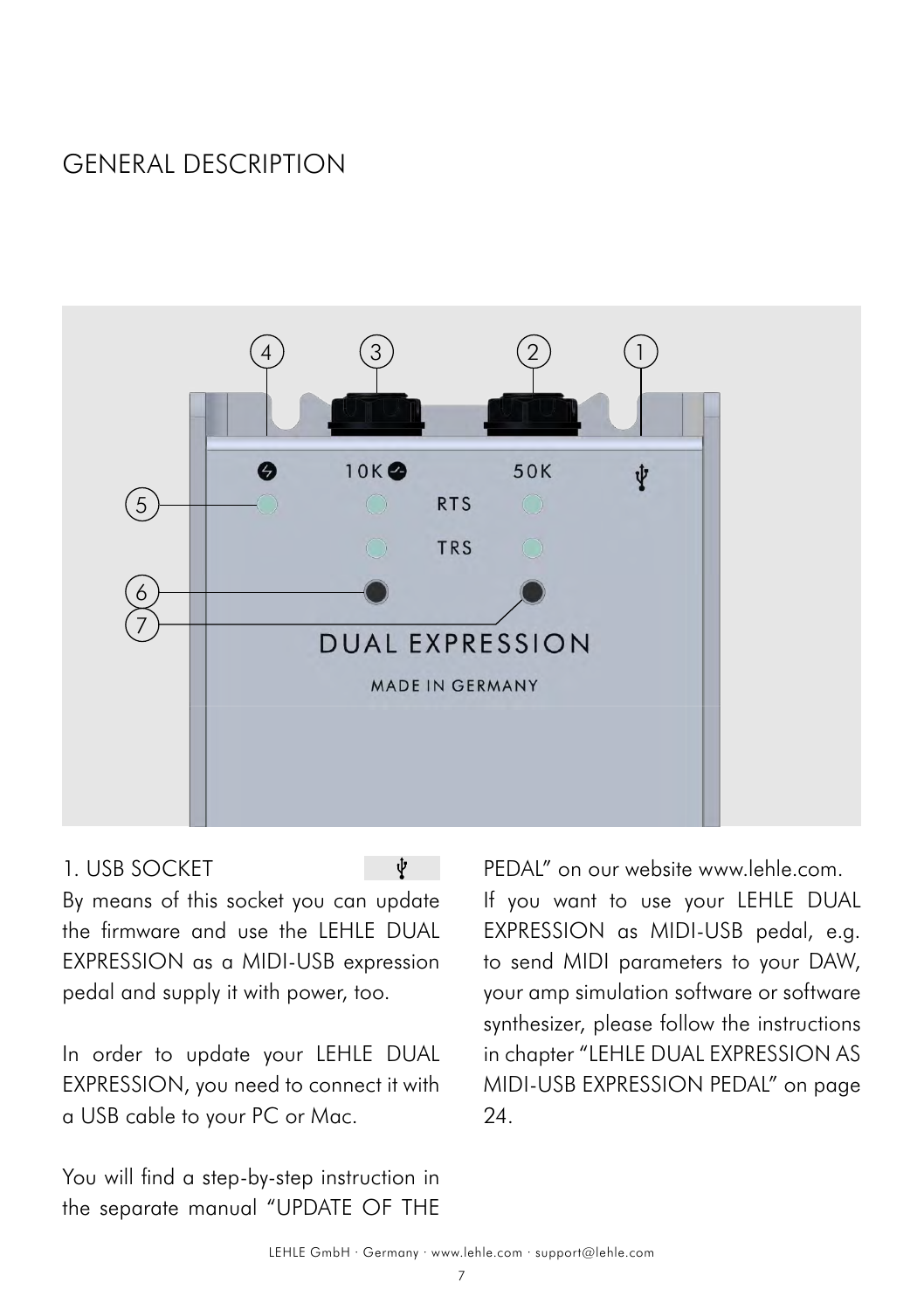### <span id="page-7-0"></span>2. 50K SOCKET

50K

Connect your effects pedal or keyboard with a jack cable to this socket.

The 50K socket controls your effects pedal or keyboard that works with expression pedals within a range of 25kΩ to 100kΩ.

The 50K socket has 3 different socketmodes:

Polarity Autodetection, TRS and RTS.

By pressing the soft button (7) the socketmode will be changed:

- Polarity Autodetection:

Both LEDs are white, as long as no jack is plugged in.

Once you connect a jack to the socket, the LEHLE DUAL EXPRESSION measures the polarity (RTS, TRS or TS) and adapts to the polarity automatically.

During the measuring process both white LEDs are flashing alternately.

After the measuring process only one LED is on, according to the matching polarity. The pedal stores the selected mode, as long as a jack is connected to the socket.

### 2. TRS

Only the TRS LED is on.

The control voltage is tapped at the tip of the TRS jack.

3. RTS

Only the RTS LED is on.

The control voltage is tapped at the ring of the TRS jack.

This mode works for TS with a TS jack, too.

It's best to try the Polarity Autodetection first. Ensure that both LEDs of the 50K socket are on whilst there is no jack connected. Now connect the TRS or RTS/TS jack to the 50K socket. After the LEDs stopped flashing and only one is on, your effects pedal or keyboard can receive expression data.

Move the rocker of the LEHLE DUAL EXPRESSION. If your effects pedal doesn't react properly, press the 50K button (7) to switch from Polarity Autodetection to TRS or RTS/TS. The alteration of the polarity causes tip (T) and ring (R) to be swapped. Thus you are flexible to act best on every effects pedal.

Refer to the manual of your effects pedal to find out, if you need a TS-TS cable (coll. monocable) or TRS-TRS cable (coll. stereo cable) to make a proper connection.

Attention: The LEHLE DUAL EXPRESSION can work with voltages up to 10V. Higher voltages will be blocked by diodes to protect the electronics of the pedal. Please refer to the manual of your effects pedal to find out how much voltage your pedal provides.

 $\ket{\ }$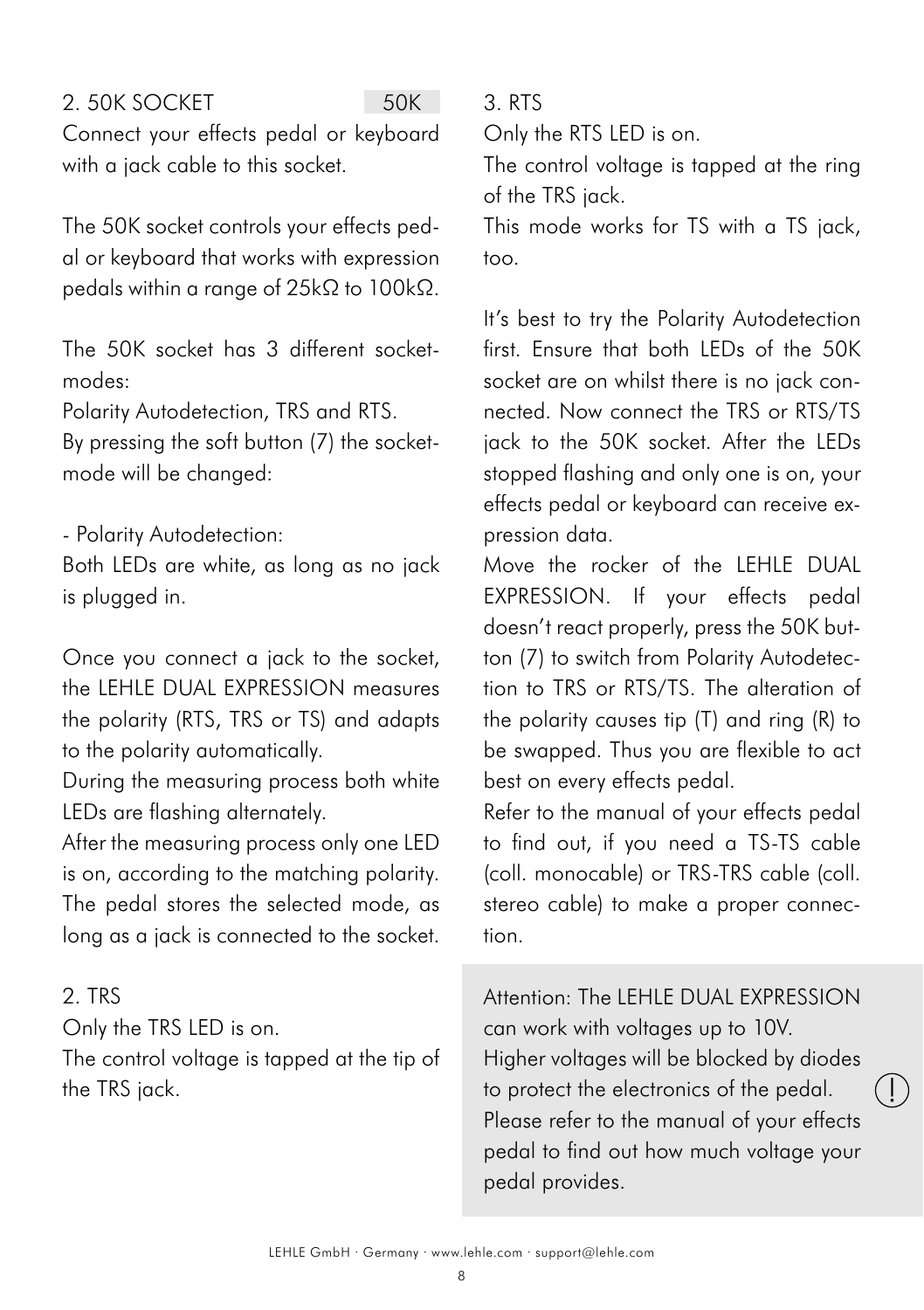### <span id="page-8-0"></span>3. 10K SOCKET

 $10K$ 

Connect your effects pedal or keyboard with a jack cable to this socket.

The 10K socket controls your effects pedal or keyboard that works with expression pedals within a range of 5kΩ to 20kΩ.

This socket can also be set to a latching or momentary switch and, e.g. switch the channel of your amplifier.

The 10K socket has 5 different socketmodes:

Polarity Autodetection, TRS, RTS, momentary switch and latching switch.

By pressing the soft button (6) the socketmode will be changed:

### - Polarity Autodetection:

Both LEDs are white, as long as no jack is plugged in. Once you connect a jack to the socket, the LEHLE DUAL EXPRESSION measures the polarity (RTS, TRS or TS) and adopts to the polarity automatically. During the measuring process both white LEDs are flashing alternately. After the measuring process only one LED is on, according to the matching polarity. The pedal stores the selected mode, as long as a jack is connected to the socket.

#### - TRS

Only the TRS LED is on.

The control voltage is tapped at the tip of the TRS jack.

- RTS

Only the RTS LED is on.

The control voltage is tapped at the ring of the TRS jack.

This mode works for TS with a TS jack, too.

### - Momentary switch

The rear LED of the 10K socket flashes blue. A contact is made between tip and sleeve, once the rocker reaches a specific position. If the contact is made, the front LED is white.

### - Latching switch

The rear LED of the 10K socket is consistently blue. A contact is made between tip and sleeve, once the rocker reaches a specific position. The contact stays closed until the rocker reaches the position again. If the contact is closed, the front LED is white.

If you use the 10K socket as an expression controller and not as a switch, it's best to try the autodetection first.

Ensure that both LEDs of the 10K socket are on whilst there is no jack connected. Now connect the TRS, resp. TS jack to the 10K socket. After the LEDs stop flashing and only one is on, your effects pedal or keyboard can receive expression data. Move the rocker of the LEHLE DUAL EXPRESSION. If your effects pedal doesn't react properly, press the 10K button (6) to switch from Polarity Autodetection to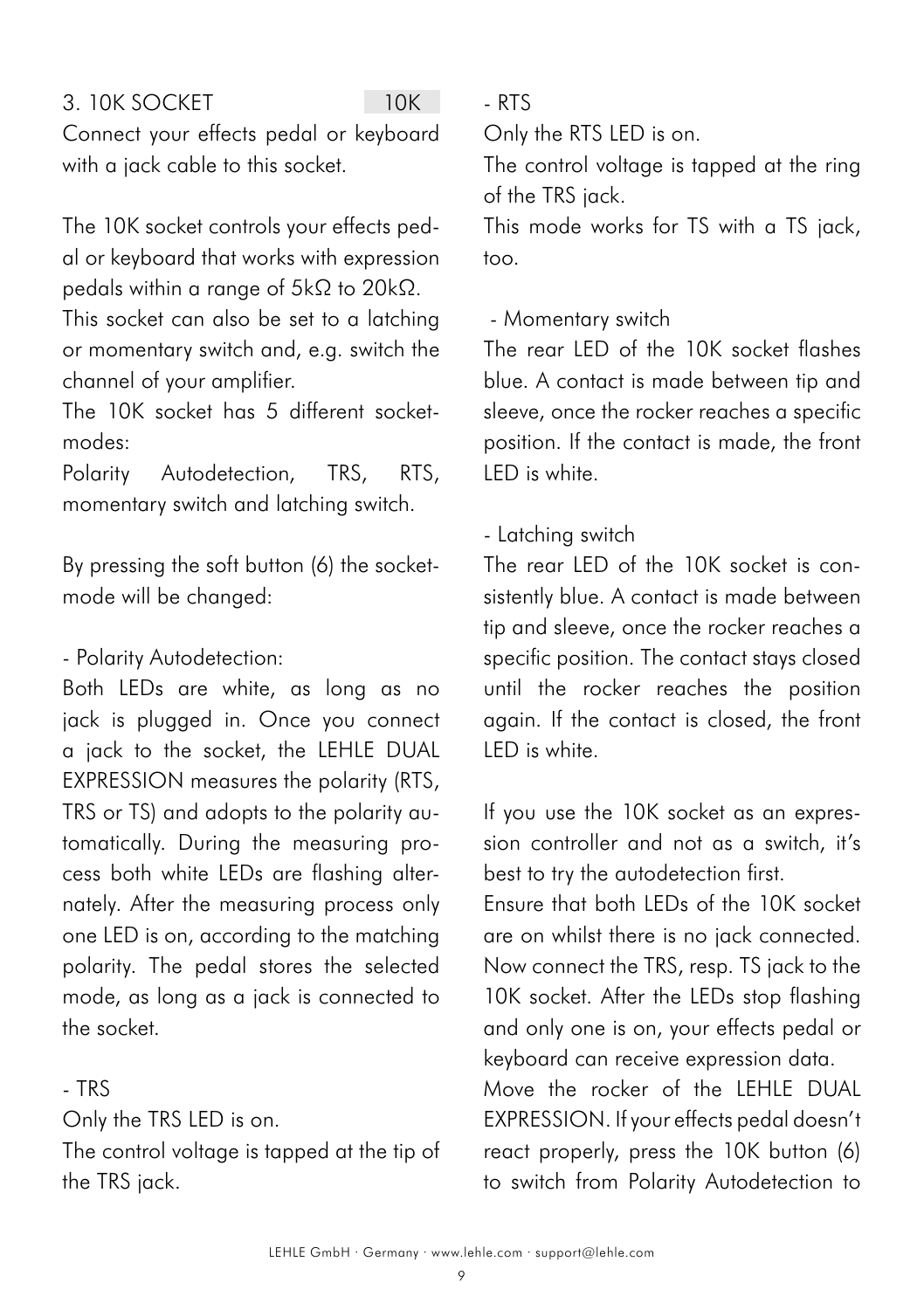TRS or RTS, resp. TS. The alteration of the polarity causes tip (T) and ring (R) to be swapped. Thus you are flexible to act best on every effects pedal.

Refer to the manual of your effects pedal to find out, if you need a TS-TS cable (coll. mono cable) or TRS-TRS cable (coll. stereo cable) to make a proper connection.

If you are using the 10K socket as a latching or momentary switch, you are able to control a switch input of an effects pedal. In combination with a complex multi effects pedal it is possible, e.g. to simulate a Wah pedal which is being activated and deactivated when the relay is triggered by you.

Refer to the manual of your effects pedal to find out, if you need a TS-TS cable (coll. mono cable) or TRS-TRS cable (coll. stereo cable) to make a proper connection.

In factory setting the relay will be triggered in toe position in the last few millimetres.

Nevertheless, you can adjust in which position of the pedal range the relay shall be triggered. E.g. it's possible to set the trigger point at heel position or somewhere in between the range.

You will find out how to do this in the chapter "[CALIBRATION OF THE PEDAL/](#page-13-0) [TRAVEL RANGE AND SWITCH OUT-](#page-13-0)[PUT](#page-13-0)" on page 14/15.

Attention: The LEHLE DUAL EXPRESSION can work with voltages up to 10V. Higher voltages will be blocked by diodes to protect the electronics of the pedal. Please refer to the manual of your effects pedal to find out how much voltage your pedal provides.

!

4. EXTERNAL POWER SUPPLY Connect a power supply with a voltage of 9 – 15 V.

In order that the LEHLE DUAL EXPRESSION can work flawlessly, it needs a current supply. This should supply a minimum of 9 V and a maximum of 15 V. Polarity is of no importance. The supply voltage is internally rectified and stabilized in order to auarantee troublefree operation. In order to avoid noise it's recommendable to use a single power supply or an output of a multi power supply offering galvanically isolated outputs for the LEHLE DUAL EXPRESSION.

If the LEHLE DUAL EXPRESSION is connected to a computer via a USB cable to use it as MIDI-USB expression pedal or to update the firmware, you don't need an external power supply. However, for the standard operation with connected sockets (2 and 3) it's better to use its own power supply.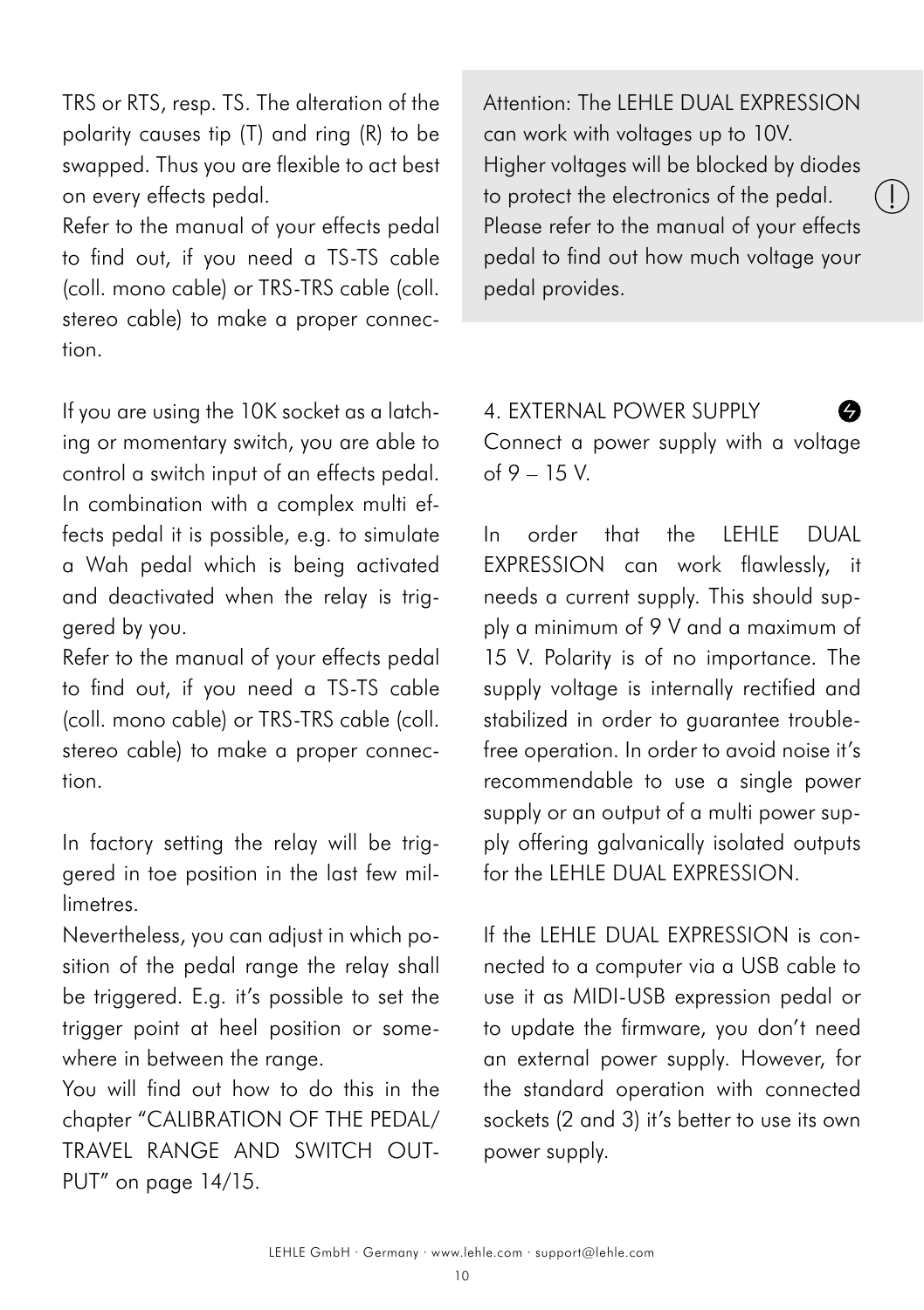5. LED OF THE POWER SOCKET This LED shows that your pedal is active.

Congratulations: The white LED shows you that the LEHLE DUAL EXPRESSION has started correctly and is active.

If you move the rocker of the pedal, a blue LED instead of the white LED indicates that data is being sent via the sockets (2 and 3).

6. BUTTON FOR 10K SOCKET RTS/TRSHere you can change the mode of the 10K socket.

Press this soft touch button to select if the 10K socket (3) should provide expression data (TRS/RTS/TS) or work as a latching switch or momentary switch.

In Factory setting the Polarity Autodetection is selected, to automatically switch between TRS, RTS or TS.

You will find out how to change the socket modes and what these are doing at point "[3. 10K SOCKET](#page-8-0)" on page 9.

7. BUTTON FOR 50K SOCKET RTS/TRS Here you can change the mode of the 50K socket.

Press this soft touch button to select if the 50K socket (2) should provide TRS, RTS or TS expression data.

In Factory setting the Polarity Autodetection is selected to automatically switch between TRS, RTS or TS.

You will find out how to change the socket modes and what these are doing at point "[2. 50K SOCKET](#page-7-0)" on page 8.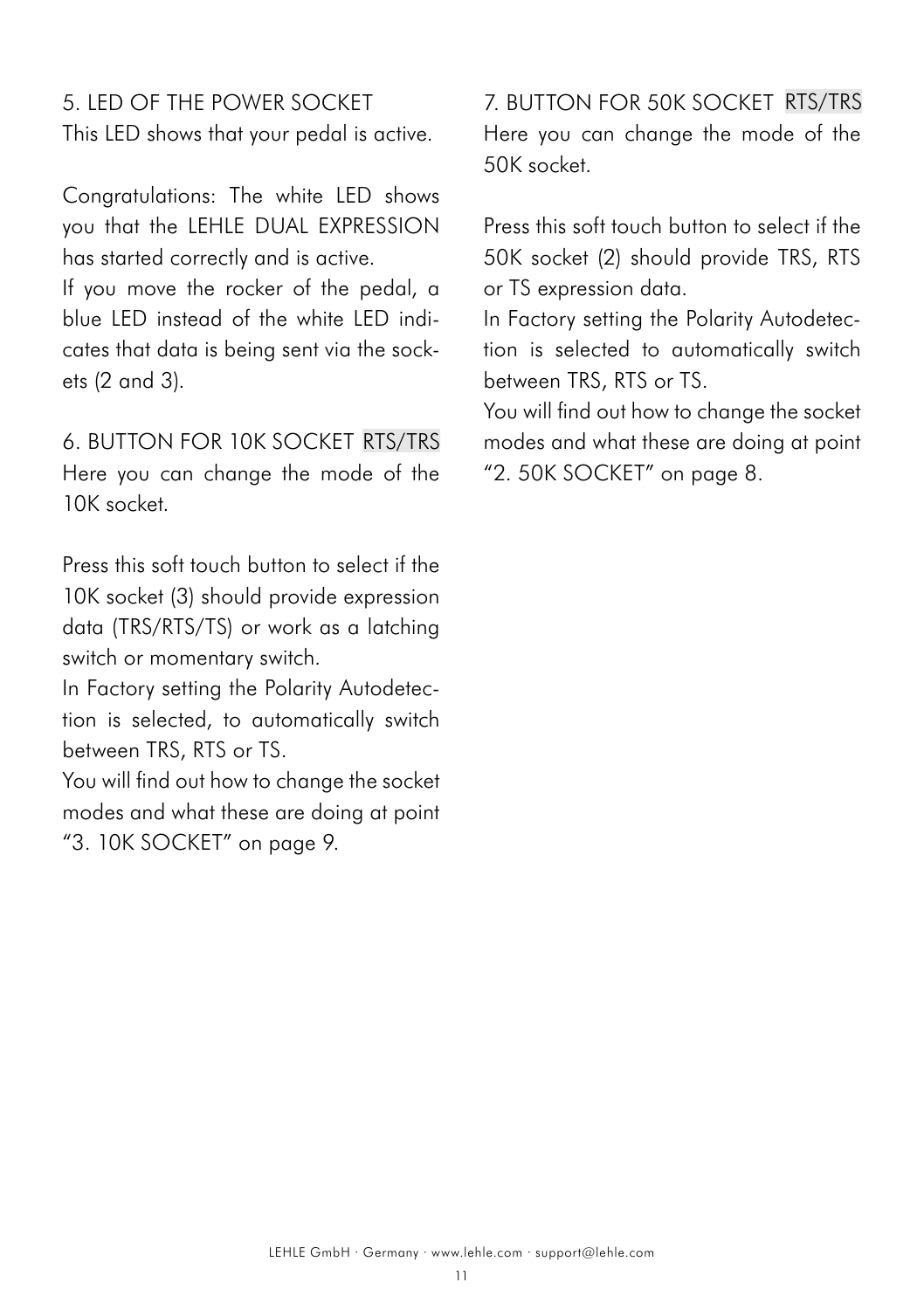

#### 8. PEDAL FEEL

Turn this screw to adjust the feel of the pedal.

If you turn this screw clockwise, you tighten the brake. This way the pedal feel of the LEHLE DUAL EXPRESSION will be heavier. Turning the screw counterclockwise diminishes the resistance when pressing and gives the rocker a lighter feel.

You can find replacement feet, Screw- and 3M Dual Lock™ sets at www.lehle-components.com

### 9. BASE AND FIXING

If needed, you can mount the LEHLE DUAL EXPRESSION to a plate such as a pedalboard.

The LEHLE DUAL EXPRESSION can easily be mounted to a plate using the prepared fixing system of the pedal.

You need 4 screws (4.2x13) and 4 M4 washers.

First, we recommend that you pull out the rubber feet on the bottom.

Place the pedal without the rubber feet in the position where you want to attach it to the board. Use a fine-point pen or a sharp pencil to sketch the subsequent screw holes through the 4 mounting holes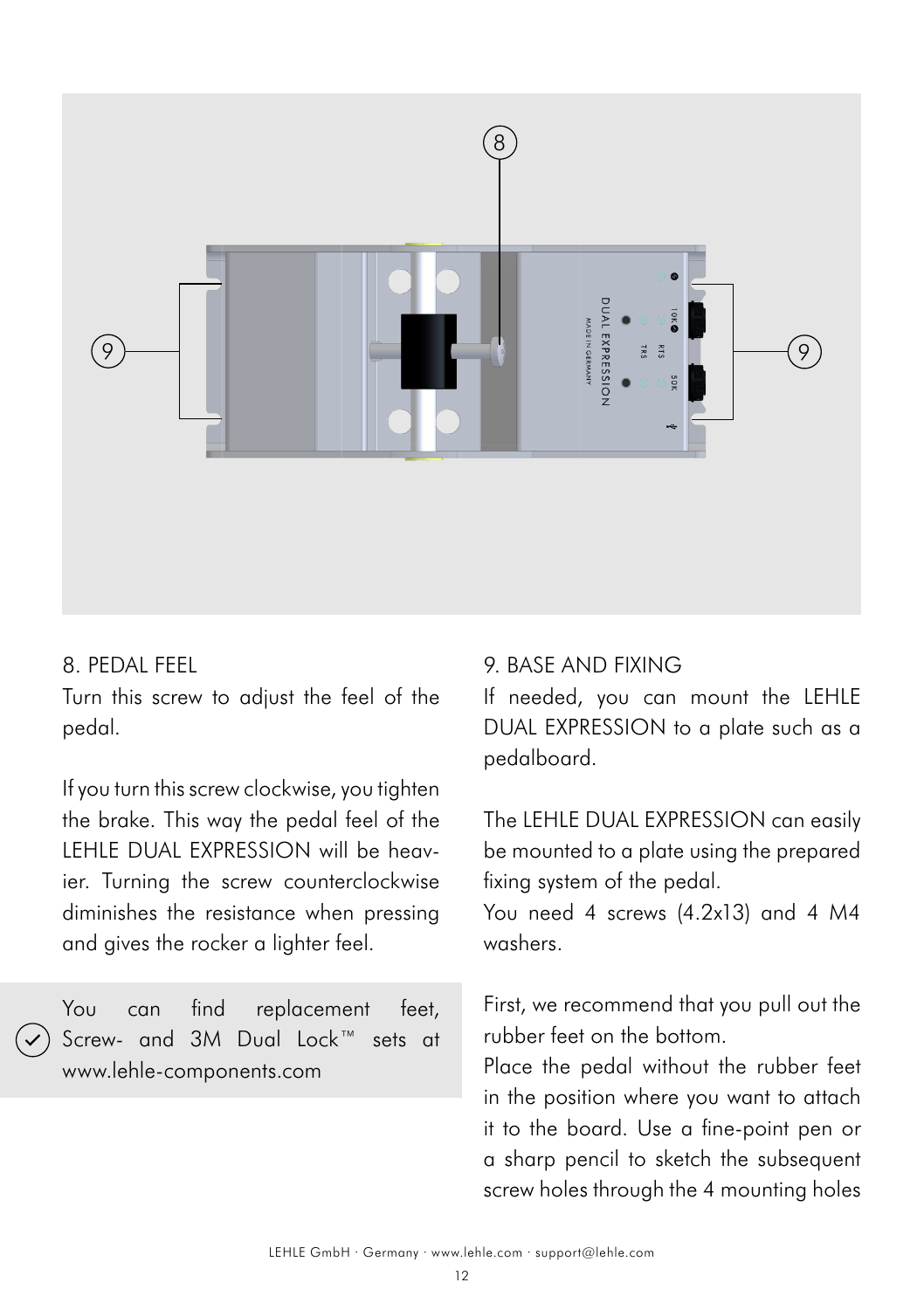onto the base plate. Now drill at the site of the later screw holes a hole with a diameter of approximately 2.5 mm (1/10 inch).

Then turn in two of the four screws together with the washers just halfway.

Slowly slide the LEHLE DUAL EXPRESSION with the holes under the screw heads of the screws already screwed in. Make sure that the washers are placed between the bottom plate of the LEHLE DUAL EXPRESSION and the screw head to protect the paint.

Now you can turn in the remaining two screws and spacers through the other two mounting holes. Tighten those screws only slightly, then fix the screws you first turned in. This type of mounting is extremely stable and can also be easily removed.

For flexible solutions we recommend using 3M Dual Lock™ instead of velcro for stability.

If you are using the velcro / Dual Lock™ method, please make a note of the serial number from the bottom of the pedal before you cover it, in case you have a support question for us later and don't fancy dismantling your board!

!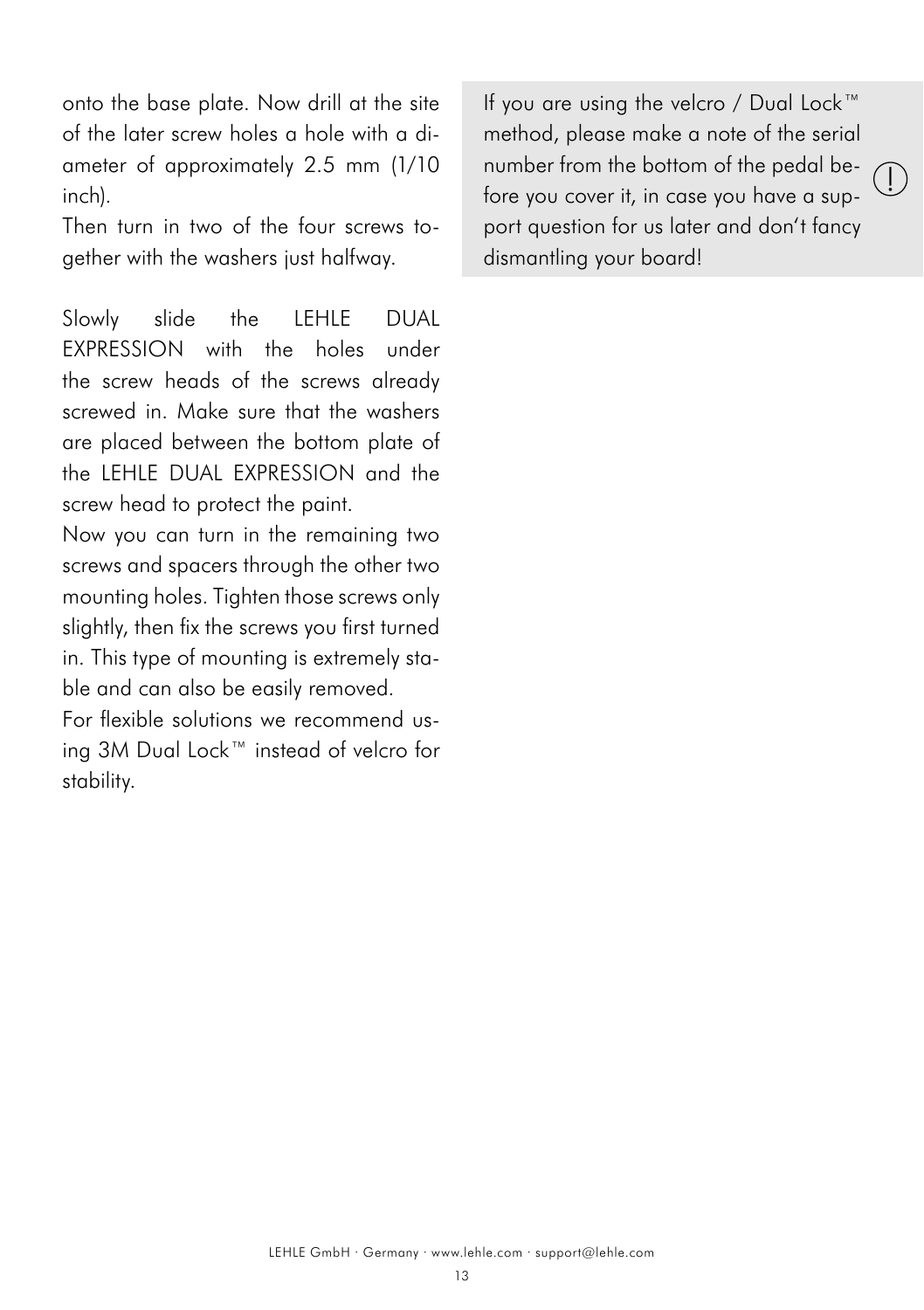## <span id="page-13-0"></span>CALIBRATION OF THE PEDAL RANGE AND SWITCH OUTPUT

In factory setting the pedal range of the LEHLE DUAL EXPRESSION is perfectly calibrated and the switch output of the 10K socket is being triggered in the last few millimetres.

Normally, it doesn't need a calibration again. Nevertheless, you can adjust the pedal to your own requirements.

1.) Entering the calibration process menu

To enter the calibration process menu, first disconnect the power supply connection.

Press and hold the 10K soft touch button and reconnect the power supply connector. You can now release the soft touch button.

The blue 10K switch LED and the white 50K TRS LED are flashing alternately.

2. Calibrating the pedal range

In order to calibrate the pedal range, where the minimum (heel) and the maximum (toe) position of the pedal range should be reached, in the calibration process menu (1.) the 50K soft touch button needs to be pressed.

The 50K TRS LED flashes.

Move the rocker within 5 seconds (say "Lehle switcher" five times) to the most minimal heel position and then into the maximum toe position.

The pedal learns these two positions and stores the values inside. After the 5 seconds the 50K TRS LED stops flashing, goes off and the calibration process is finished.

The LEHLE DUAL EXPRESSION reboots again.

How long the pedal range shall be, is your decision.

This can be all the way to the stop or shortly before, if you like a decreased pedal range.

As in the factory setting, we recommend the use of the whole pedal range, since minimum and maximum values can often be set at the effects pedal itself.

map, where all these procedures are  $($ On page 25 you will find a user flow shown.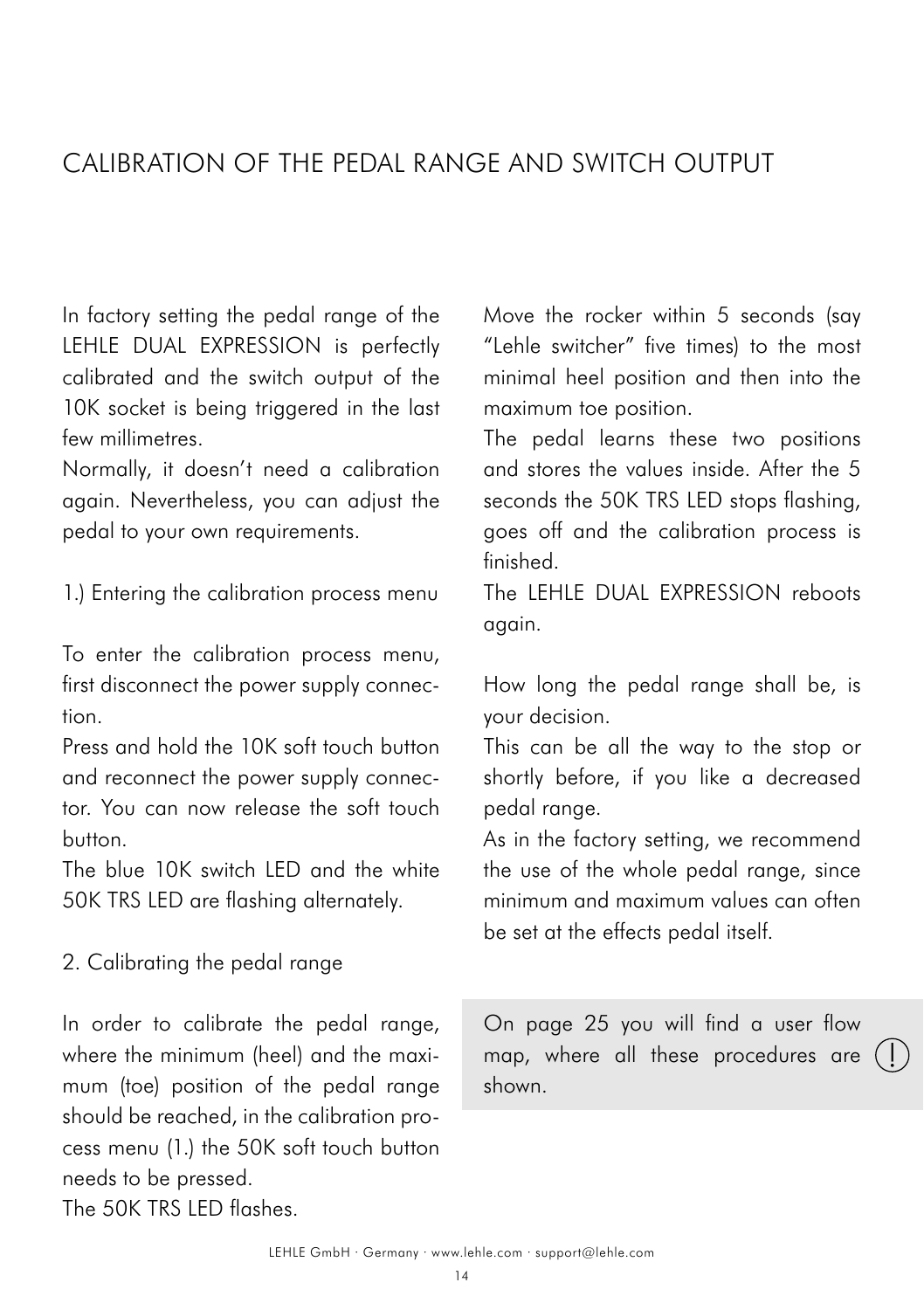#### 3. Calibration of the relay switch output

The relay of the 10K socket is an electronic switch, which can perform a momentary or latching switch signal, e.g. to switch a channel at an amp or control a switch-input of a digital device.

You can set the position where the relay shall be triggered.

In the calibration process menu (1.) the 10K soft touch button needs to pressed. The blue switch LED starts flashing.

Move the rocker within 3 seconds (say "Lehle switcher" three times) to the position you want the relay to be triggered.

The maximum position will be learned and stored inside.

The calibration process is finished when the blue switch LED stops flashing and goes off.

The LEHLE DUAL EXPRESSION reboots again.

A classic usage would be to move the rocker to the maximum toe position and then give it a little push with your toes. This way you can simulate the behaviour of a typical Wah pedal switch.

On page 25 you will find a user flow map, where all these procedures are shown.

!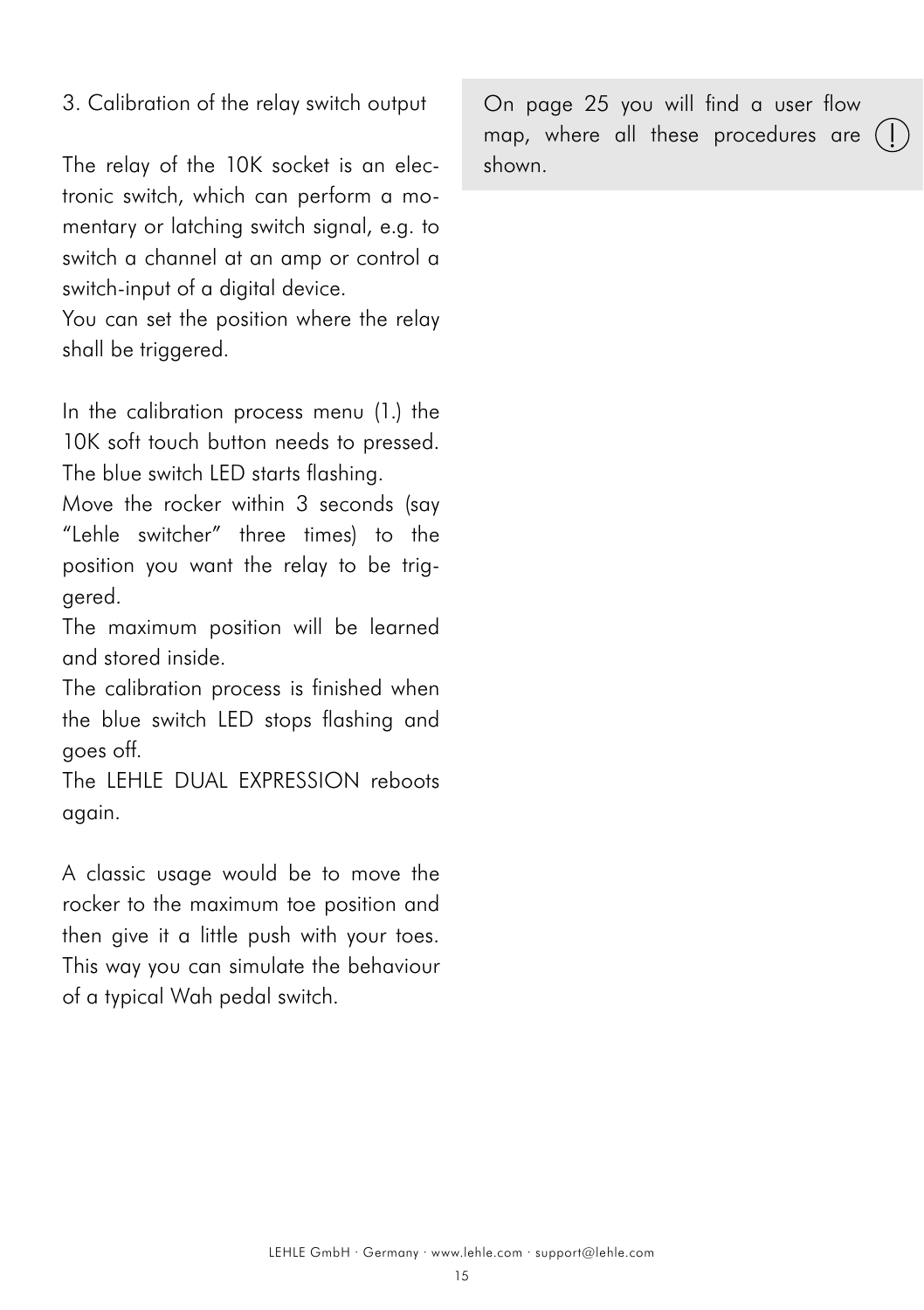## RESTORING THE FACTORY SETTING

If you decide to restore all settings back to the factory setting, please proceed as follows:

- Disconnect the power supply connection.

- Press and hold the 10K soft touch button.

- Reconnect the power supply connection.

- The LED of the power socket (5) is flashing alternately white and blue.

- After approx. 3 seconds the LEDs go off and the LEHLE DUAL EXPRESSION reboots again.

Every setting and calibration made by you is reset.

map, where all these procedures are  $($ On page 26 you will find a user flow shown.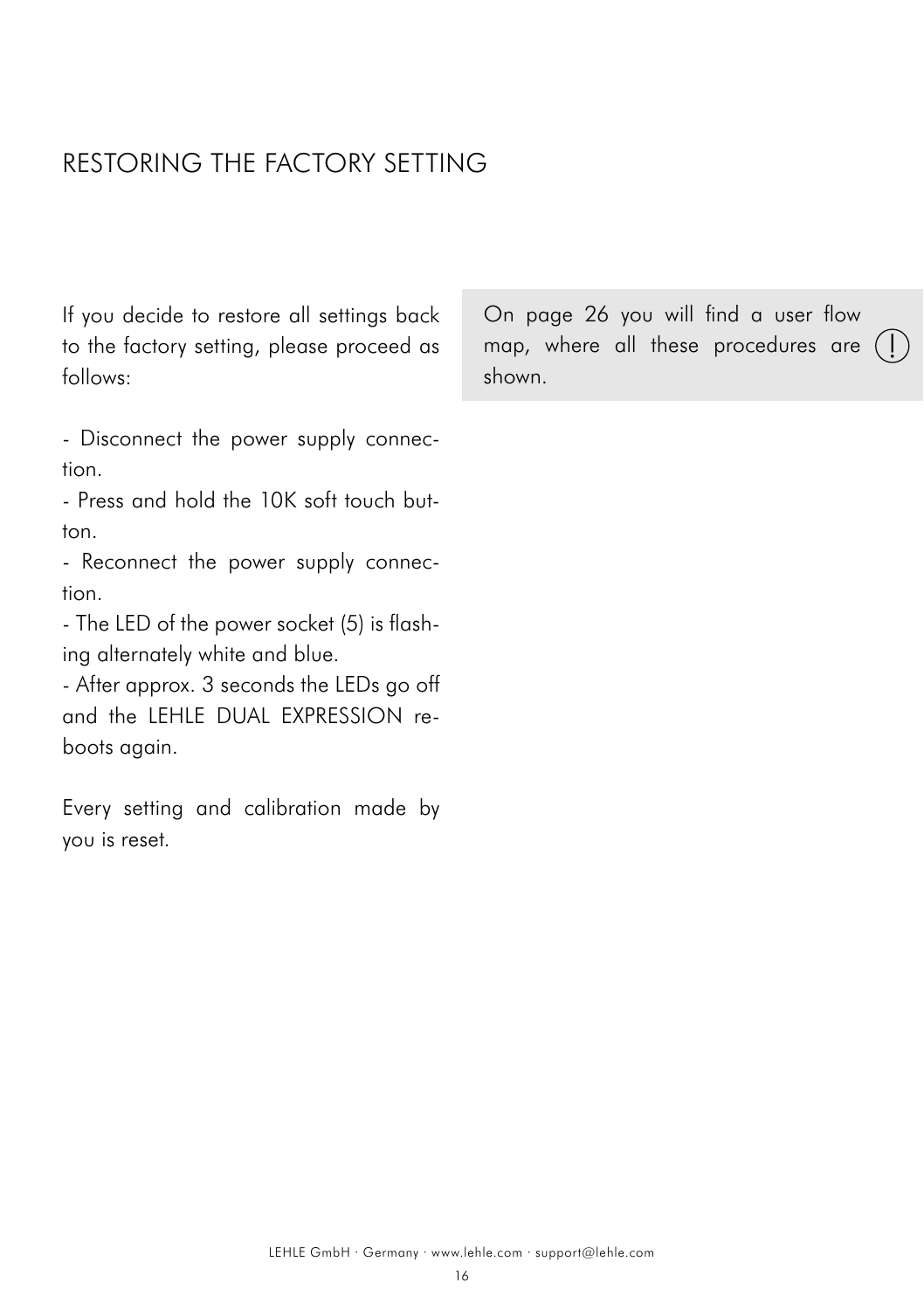# TYPICAL USES LEHLE DUAL EXPRESSION AS A CLASSIC EXPRESSION PEDAL



DEVICE CONNECTIONS

- 50K EXP socket effects pedal
- 10K EXP socket effects pedal

Control of a specific parameter of your effects pedal is probably the most popular application.

If you are unsure how to set the parameter you wish to control, if you need a TRS or TS cable and if you should use the 10K or 50K socket, please refer to the manual of your effects pedal.

### How to do this:

1. At the LEHLE DUAL EXPRESSION the LEDs of RTS and TRS should be both on. This way the Polarity Autodetection is active.

2. Connect the 50K or 10K socket to the expression input socket of your effects pedal.

3. After the LEDs of RTS and TRS now have started and stopped flashing, the LEHLE DUAL EXPRESSION has selected the correct polarity automatically. 4. Move the rocker of the LEHLE DUAL EXPRESSION.

5. There you go!

If your effects pedal doesn't react properly:

- Try the other output socket (2 or 3) of the LEHLE DUAL EXPRESSION.

- Depending on which output socket you are using (2 or 3), toggle the 10K button (6) or the 50K button (7) to change the polarity manually.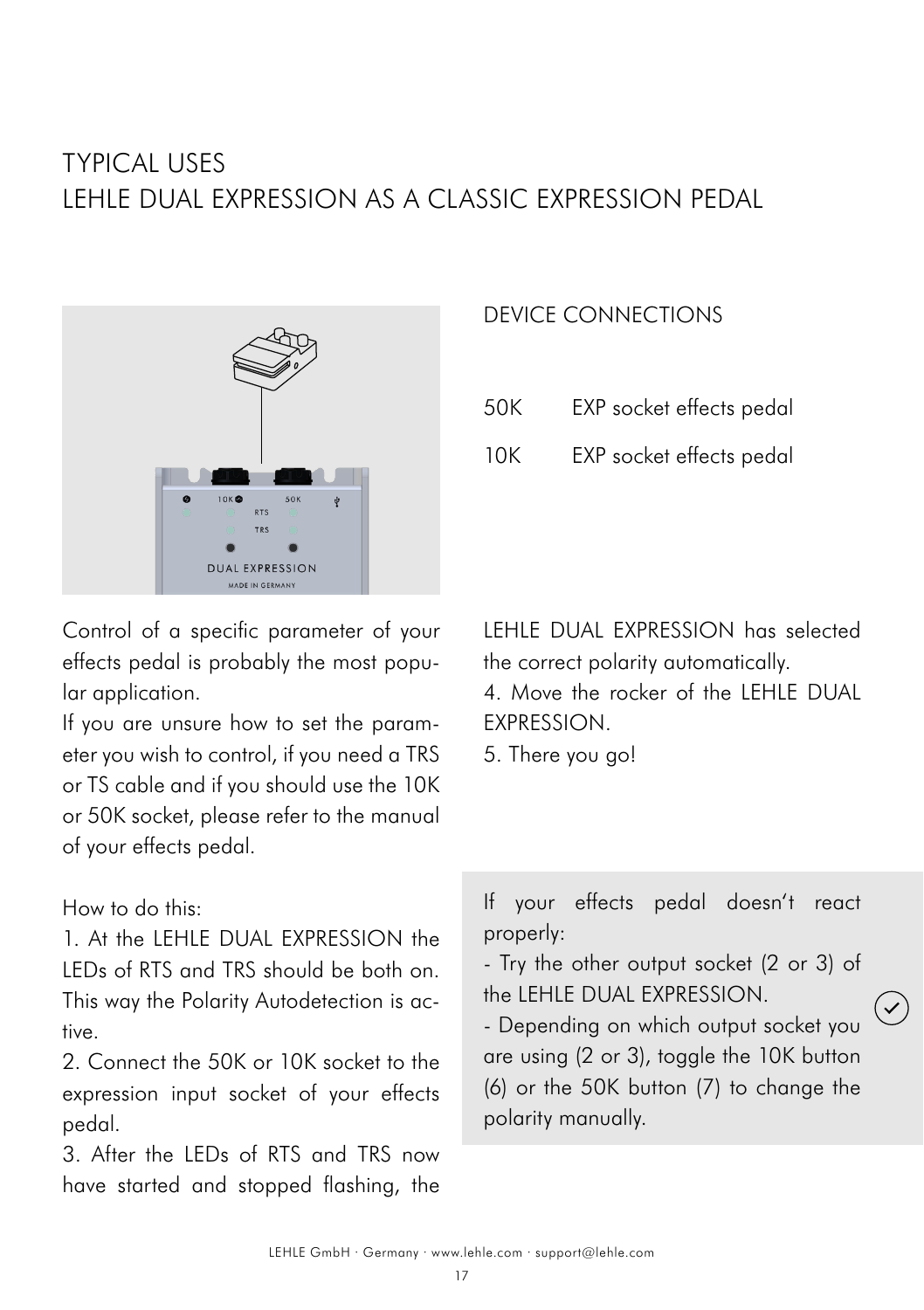## LEHLE DUAL EXPRESSION WITH A KEMPER™ PROFILER™ HEAD / PRO-FILER™ STAGE



By means of the additional 10K socket as a switching output, it's very easy and flexible to control the KEMPER™ PROFILER™ devices. This way you can activate and deactivate, e.g. the Wah pedal or any other effects in the KEMPER™.

#### How to do this:

1. At the LEHLE DUAL EXPRESSION the LEDs of RTS and TRS should be both on. This way the Polarity Autodetection is active.

In order to use the switching function of the 10K socket, its function must be activated. Hit the 10K button (6), until the LED flashes blue, so the LEHLE DUAL EXPRESSION provides the momentary switch function when the rocker is in toe position.

### DEVICE CONNECTIONS

- 50K KEMPER™ pedal input
- KEMPER™ pedal 2 / switch input  $10K$

2. Connect the 50K socket with a TRS cable to the expression pedal input socket of your KEMPER™.

3. After the LEDs of RTS and TRS now have started and stopped flashing, the LEHLE DUAL EXPRESSION has selected the correct polarity automatically.

4. Connect the 10K socket with a TRS cable to the expression pedal 2 / switch input socket of your KEMPER™.

5. Move the rocker of the LEHLE DUAL **EXPRESSION** 

6. In the settings of your KEMPER™ you can select which parameter should be controlled.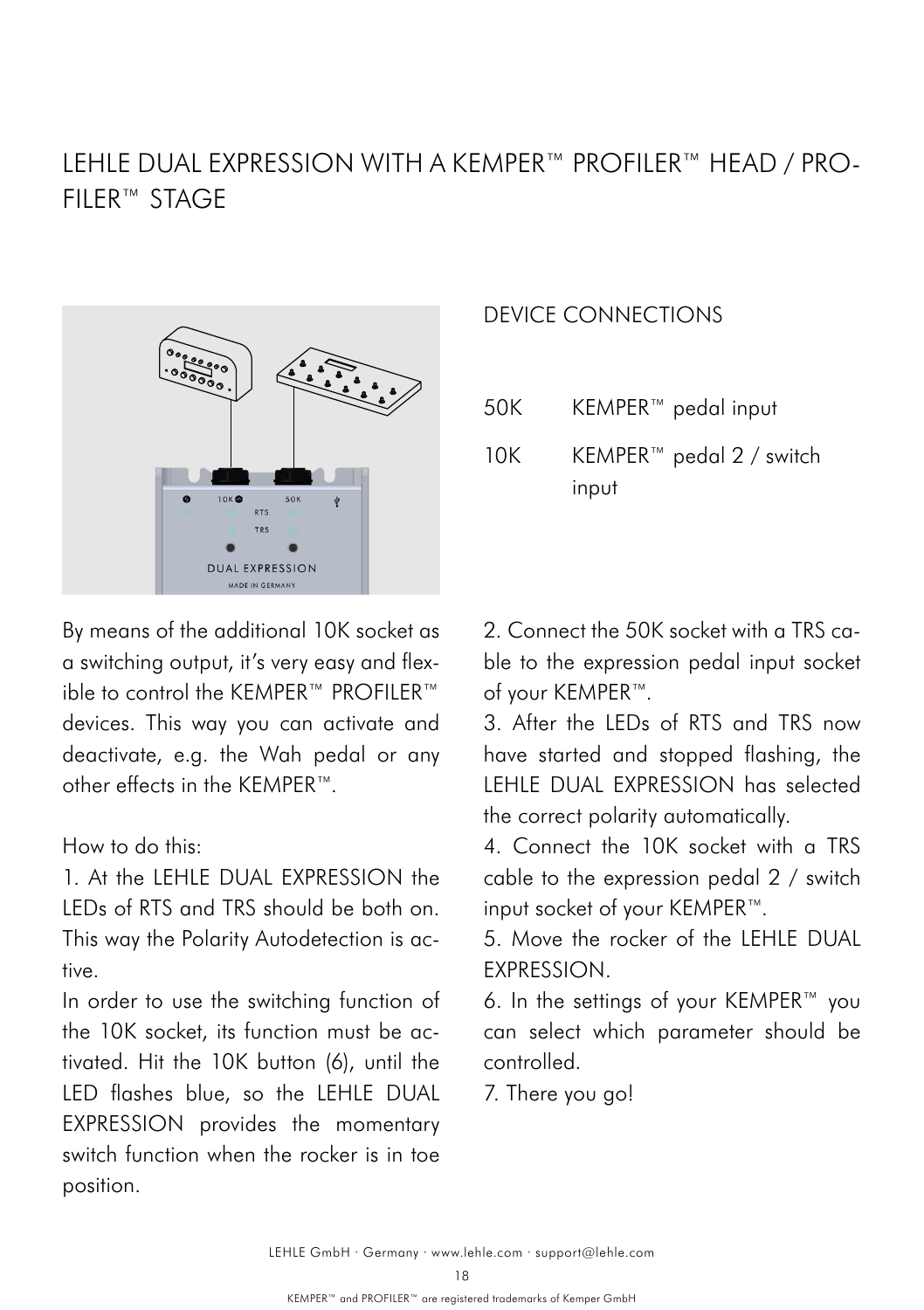## LEHLE DUAL EXPRESSION WITH A MULTI EFFECTS PEDAL



Some multi effects pedals have multiple control inputs for expression pedals. With the LEHLE DUAL EXPRESSION you can use two inputs and by means of the 10K socket trigger the switching function which can use your multi effects pedal on the other hand to, e.g. switch a preset, activating a Wah pedal or whatsoever your effects pedal makes possible.

How to do this:

1. At the LEHLE DUAL EXPRESSION the LEDs of RTS and TRS should be both on. This way the Polarity Autodetection is active. In order to use the switching function of the 10K socket, its function must be activated. Hit the 10K button (6), until the LED flashes blue, so the LEHLE DUAL EXPRESSION provides the momentary

### DEVICE CONNECTIONS

- 50K Multi effects pedal input
- Multi effects pedal input 2 / switch input  $10K$

switch function when the rocker is in toe position.

2. Connect the 50K socket to the expression pedal input socket of your multi effects pedal.

3. After the LEDs of RTS and TRS now have started and stopped flashing, the LEHLE DUAL EXPRESSION has selected the correct polarity automatically.

4. Connect the 10K socket to the second expression pedal input socket of your multi effects pedal.

5. Move the rocker of the LEHLE DUAL EXPRESSION.

6. In the settings of your multi effects pedal you can select which parameter and switching function should be controlled.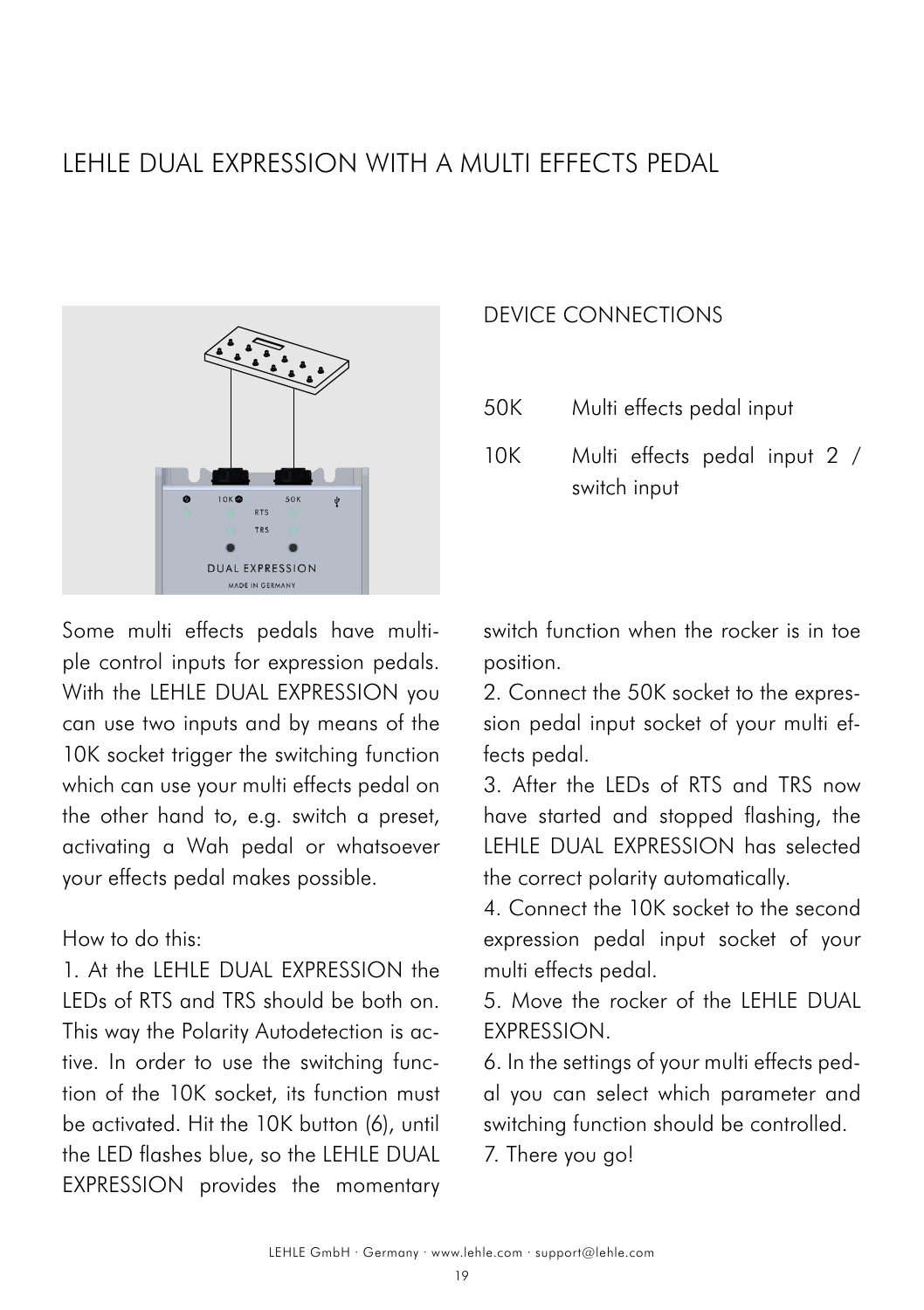## LEHLE DUAL EXPRESSION WITH AN EFFECTS PEDAL AND AN AMPLIFIER



The 10K socket can be used as a momentary or latching switch. This way you can control external devices.

Channels of amplifiers are usually switched by a footswitch. How about doing this with your LEHLE DUAL EXPRESSION and simultaneously controlling an effects pedal?

How to do this as a momentary switch:

1. At the LEHLE DUAL EXPRESSION the LEDs of RTS and TRS should be both on. This way the Polarity Autodetection is active.

In order to use the switching function of the 10K socket, its function must be activated.

Hit the 10K button (6), until the LED flashes blue, so the LEHLE DUAL EXPRESSION

### DEVICE CONNECTIONS

- 50K EXP socket effects pedal
- 10K Amplifier footswitch input

provides the momentary switch function when the rocker is in toe position.

2. Connect the 50K socket to the expression pedal input socket of your multi effects pedal.

3. After the LEDs of RTS and TRS now have started and stopped flashing, the LEHLE DUAL EXPRESSION has selected the correct polarity automatically.

4. Connect the 10K socket to the footswitch input of your amplifier.

5. Move the rocker of the LEHLE DUAL EXPRESSION. In the position the LEHLE DUAL EXPRESSION triggers the relay (usually in the toe position), the channel of your amplifier is being switched.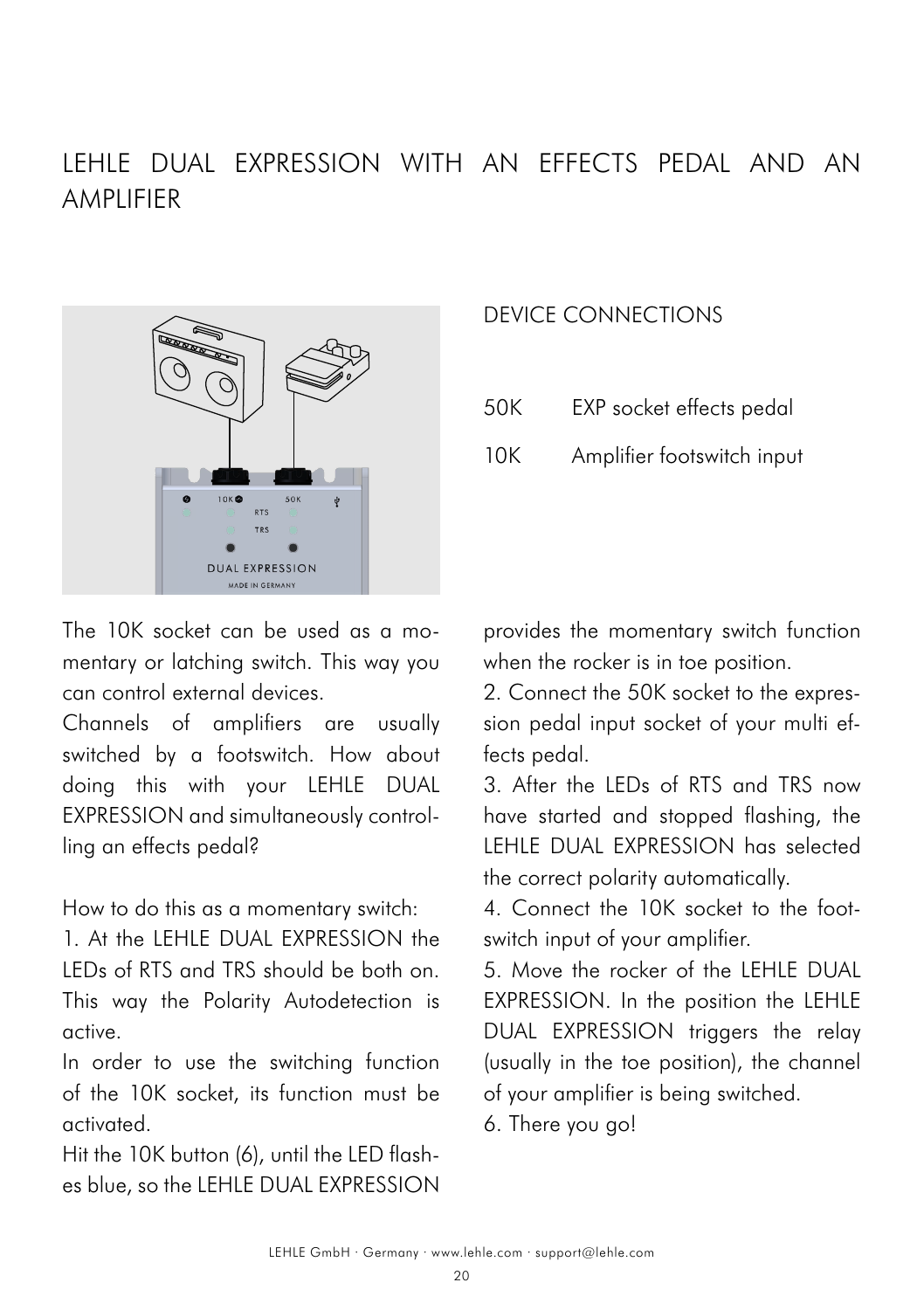

How to do this as a latching switch:

1. At the LEHLE DUAL EXPRESSION the LEDs of RTS and TRS should be both on. This way the Polarity Autodetection is active.

In order to use the switching function of the 10K socket, its function must be activated.

Hit the 10K button (6), until the LED is on blue steadily, so the LEHLE DUAL EXPRESSION provides the latching switch function when the rocker is in toe position.

2. Connect the 50K socket to the expression pedal input socket of your multi effects pedal.

3. After the LEDs of RTS and TRS now have started and stopped flashing, the LEHLE DUAL EXPRESSION has selected the correct polarity automatically.

4. Connect the 10K socket to the footswitch input of your amplifier.

5. Move the rocker of the LEHLE DUAL **EXPRESSION.** 

In the position the LEHLE DUAL EXPRES-SION triggers the relay (usually in the toe

## DEVICE CONNECTIONS

50K EXP socket effects pedal

10K Amplifier footswitch input

position), the channel of your amplifier is being switched. The relay stays on until you reach this position again.

6. There you go!

If your effects pedal doesn't react properly:

- Try the other output socket (2 or 3) of the LEHLE DUAL EXPRESSION.

- Depending on which output socket you are using (2 or 3), toggle the 10K button (6) or the 50K button (7) to change the polarity manually.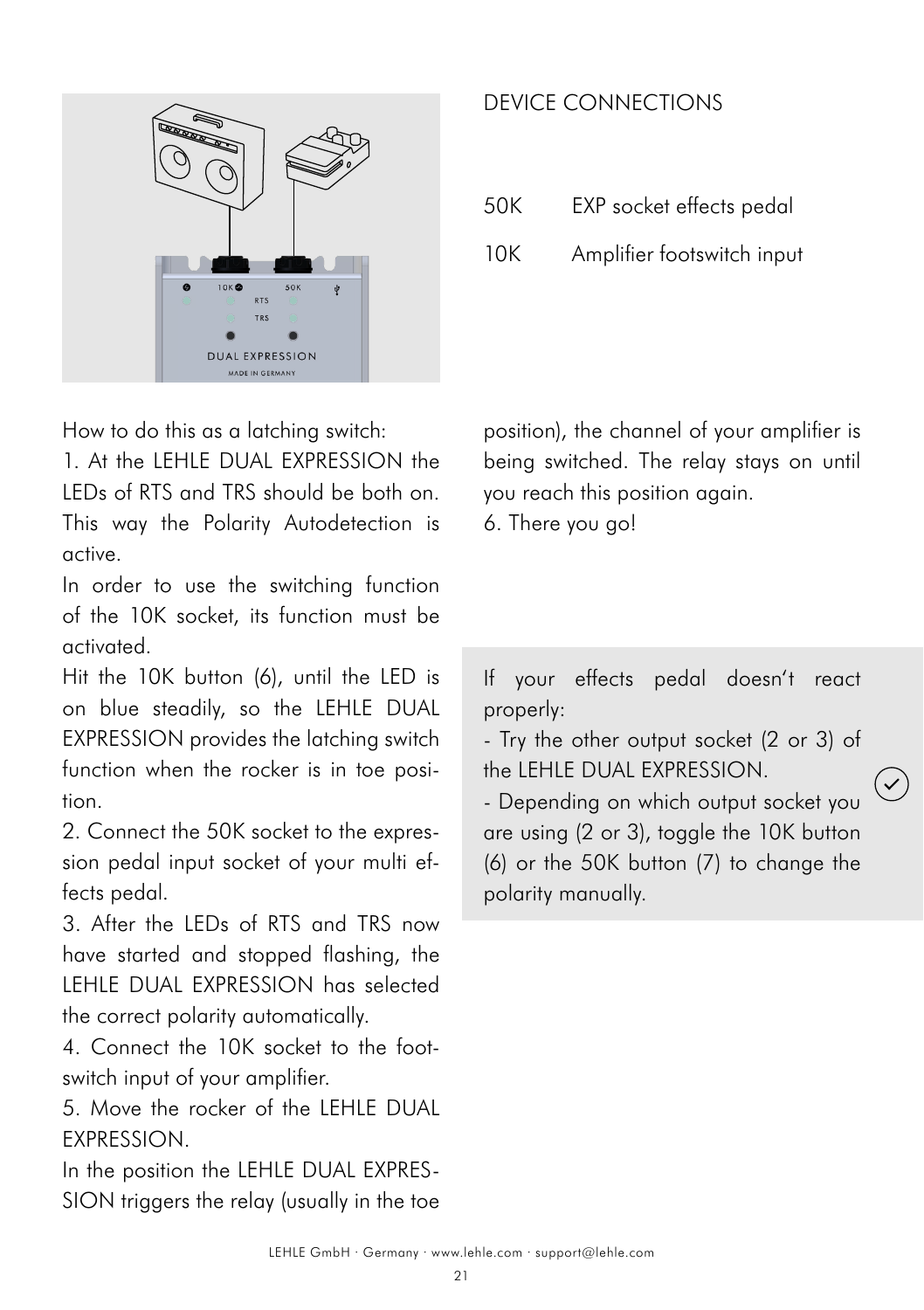# LEHLE DUAL EXPRESSION WITH A SYNTHESIZER



Keyboards, synthesizers and master keyboards often have expression pedal inputs.

With the LEHLE DUAL EXPRESSION you can control parameters such as volume, effects amount, pitch, filter, and so on. The possibilities are almost endless.

How to do this:

1 At the IFHIE DUAL EXPRESSION the LEDs of RTS and TRS should be both on. This way the Polarity Autodetection is active.

2. Connect the 50K or 10K socket to the expression input of your keyboard instrument.

3. After the LEDs of RTS and TRS have started and stopped flashing, the

### DEVICE CONNECTIONS

- 50K EXP socket synthesizer
- 10K EXP socket synthesizer

LEHLE DUAL EXPRESSION has selected the correct polarity automatically. 4. Move the rocker of the LEHLE DUAL EXPRESSION.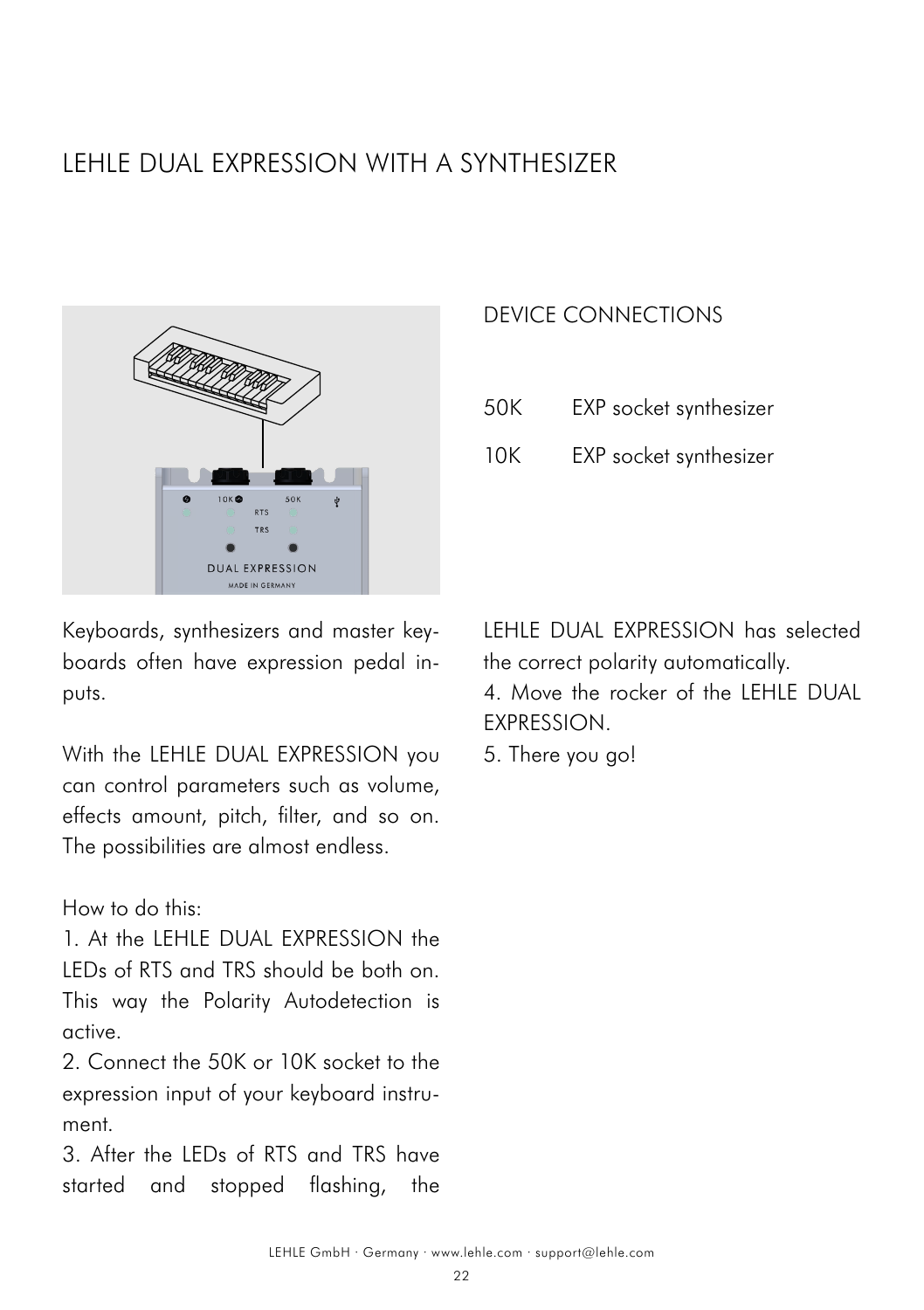# LEHLE DUAL EXPRESSION AS AN ATTENUATOR FOR CONTROL VOLTAGE (CV)



Control Voltage (CV) is used to control parameters of modular synthesizers. From pitch to wild filter rides – what can be patched can be controlled. You can manipulate the CV with the LEHLE DUAL EXPRESSION, too.

You need a cable which has a TRS jack at one side and two TS jacks on the other. The two TS have to be either 6.3 mm or 3.5 mm, depending on the socket size of your modular synthesizer system.

#### How to do this:

1. At the LEHLE DUAL EXPRESSION the LEDs of RTS and TRS should be both on. This way the Polarity Autodetection is active.

2. Connect the TRS jack to either the 50K or 10K socket of the LEHLE

### DEVICE CONNECTIONS

| 50K | CV module (LFO, ENV, etc.) |  |  |
|-----|----------------------------|--|--|
|     | and receiver for CV (VCA,  |  |  |
| 10K | OSC, etc.)                 |  |  |

#### DUAL EXPRESSION pedal.

3. One of the TS jacks needs to be connected to the module generating the CV. 4. Patch the remaining TS jack to the module which should receive the CV.

5. After the LEDs of RTS and TRS have started and stopped flashing, the LEHLE DUAL EXPRESSION has selected the correct polarity automatically.

6. Move the rocker of the LEHLE DUAL EXPRESSION.

7. There you go!

### Attention:

The LEHLE DUAL EXPRESSION can work with voltages up to 10 V only. Please take  $($   $\vdots$ care that your external equipment doesn't generate more than 10 V.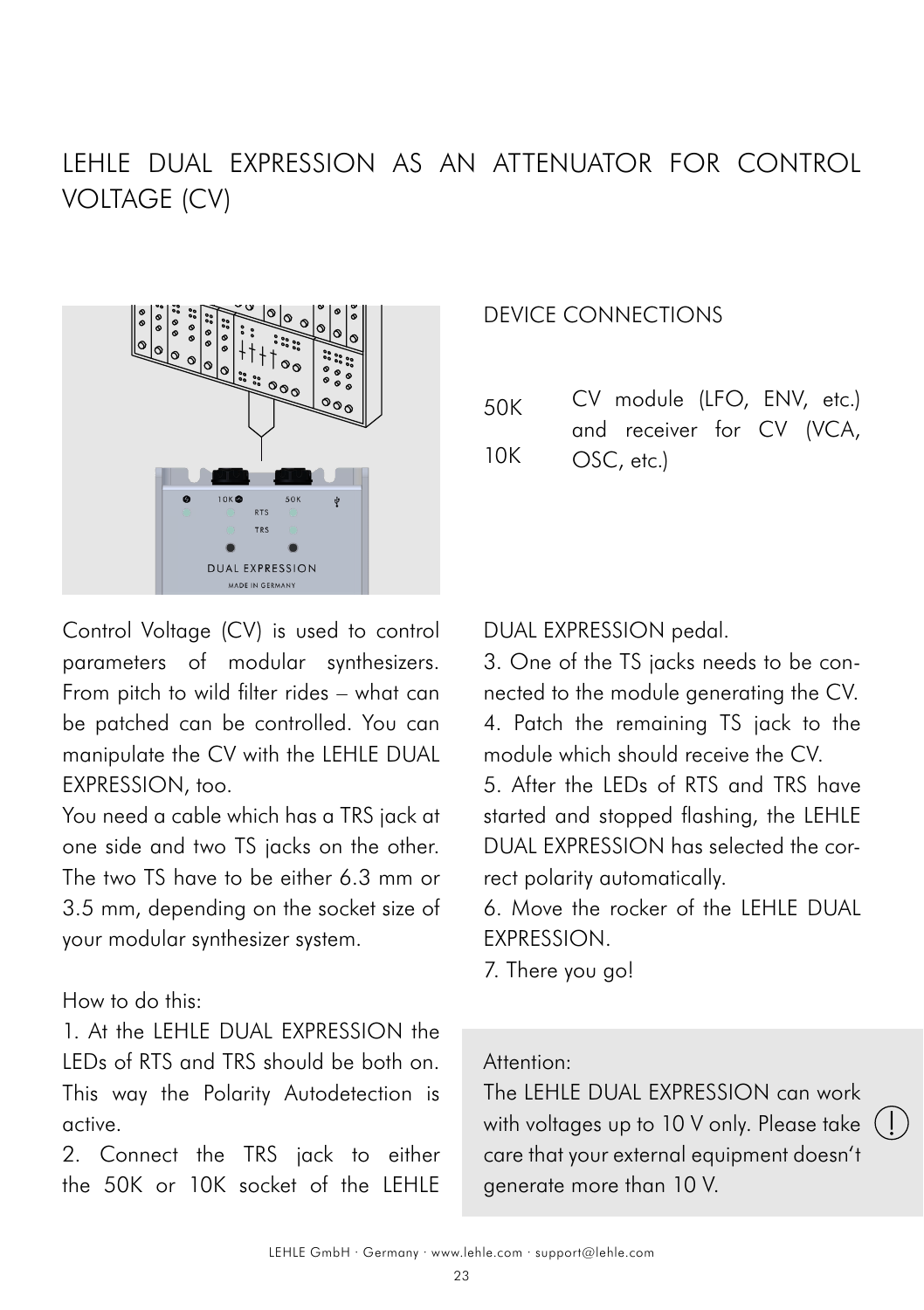## <span id="page-23-0"></span>LEHLE DUAL EXPRESSION AS MIDI-USB EXPRESSION PEDAL



These days making music with a computer is very common.

The LEHLE DUAL EXPRESSION offers the possibility to send MIDI data via the USB socket to control software on your computer.

E.g. you can control effects or volume in your digital amplifier simulation or manipulate the filter of your synthesizer in your DAW.

Basically, you can control everything which receives MIDI and control changes  $(cc)$ .

How to do this:

1. Connect your LEHLE DUAL EXPRESSION to your computer via USB cable.

2. Your computer should recognize the

### DEVICE CONNECTIONS

ψ USB socket computer

LEHLE DUAL EXPRESSION as external USB controller.

3. Open the application which shall receive MIDI data.

4. Follow the instructions of your application and define which parameter the LEHLE DUAL EXPRESSION should control. The LEHLE DUAL EXPRESSION sends the control change command 11 on MIDI channel 1 by default.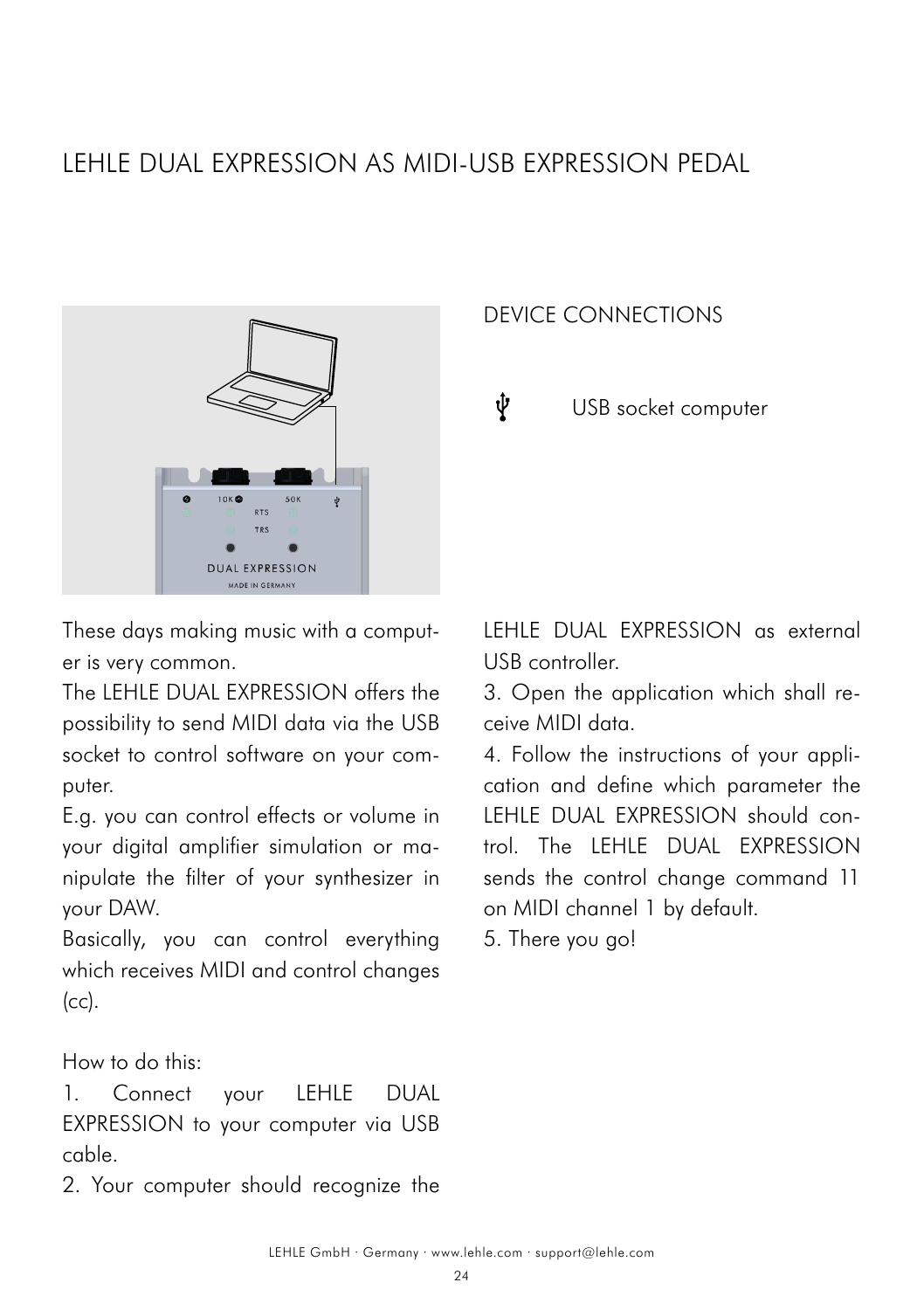## USER FLOW MAP CALIBRATION OF THE PEDAL RANGE AND SWITCH OUTPUT

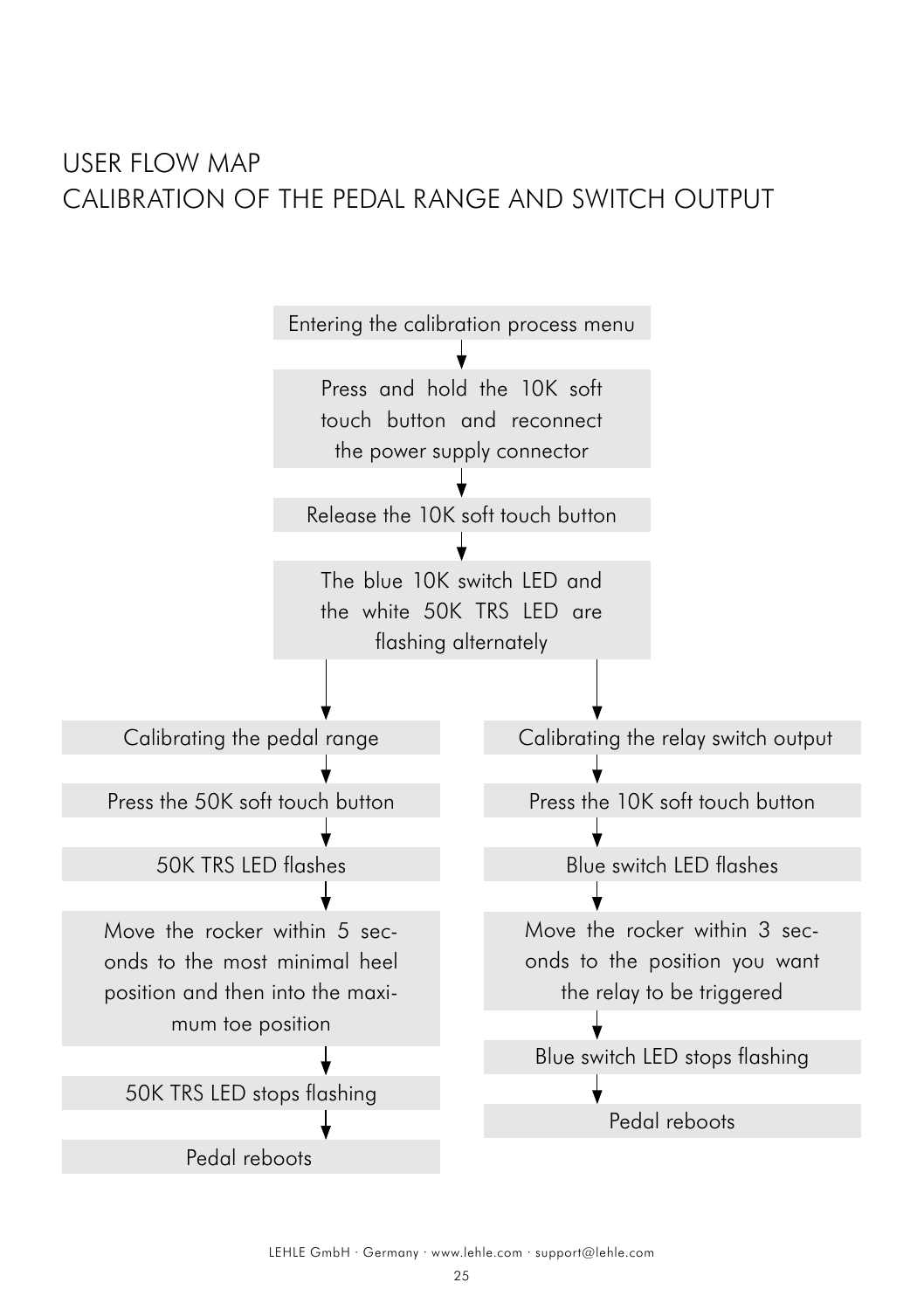## USER FLOW MAP RESTORING FACTORY SETTING

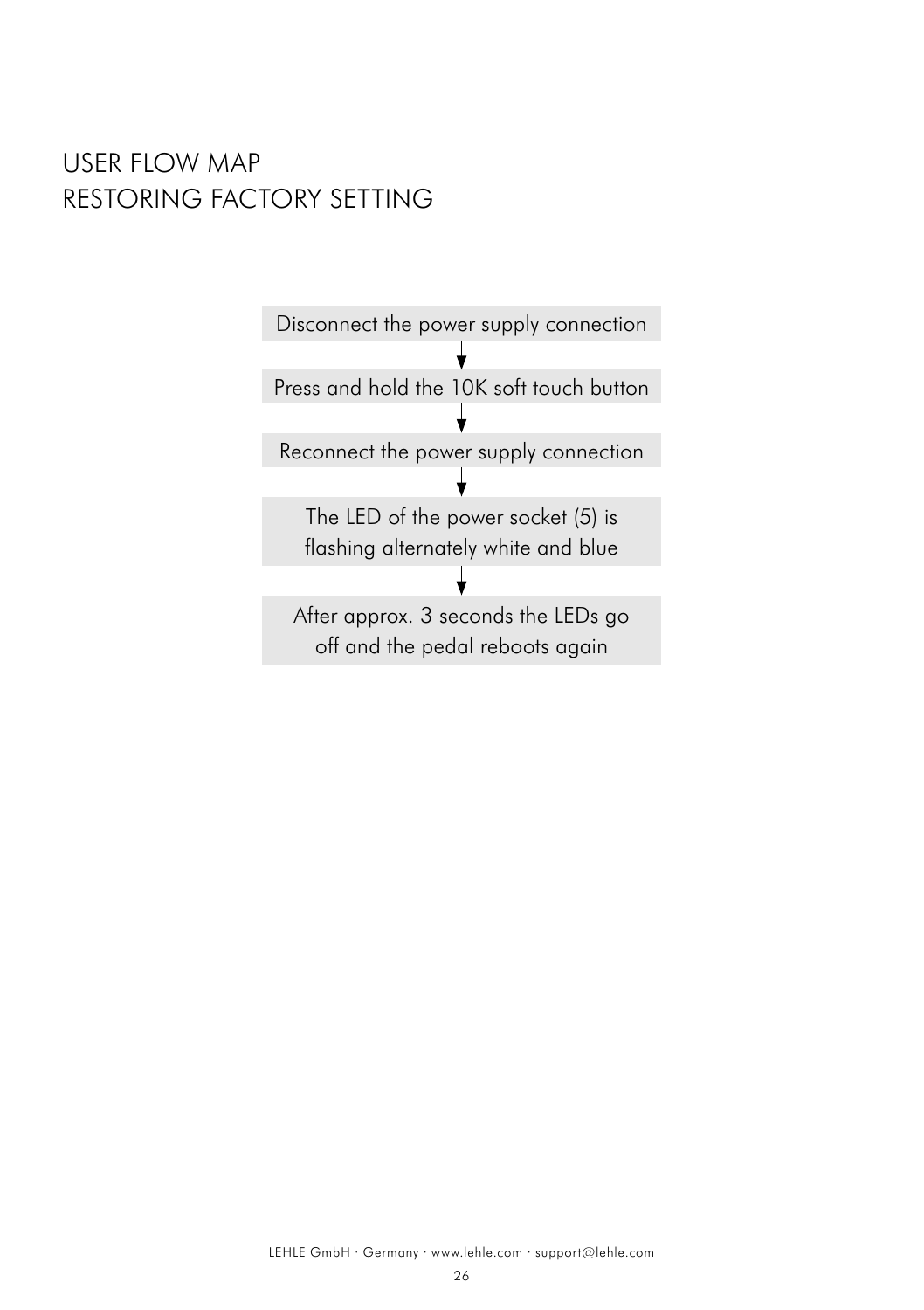# LEHLE DUAL EXPRESSION FUNCTIONAL DIAGRAM